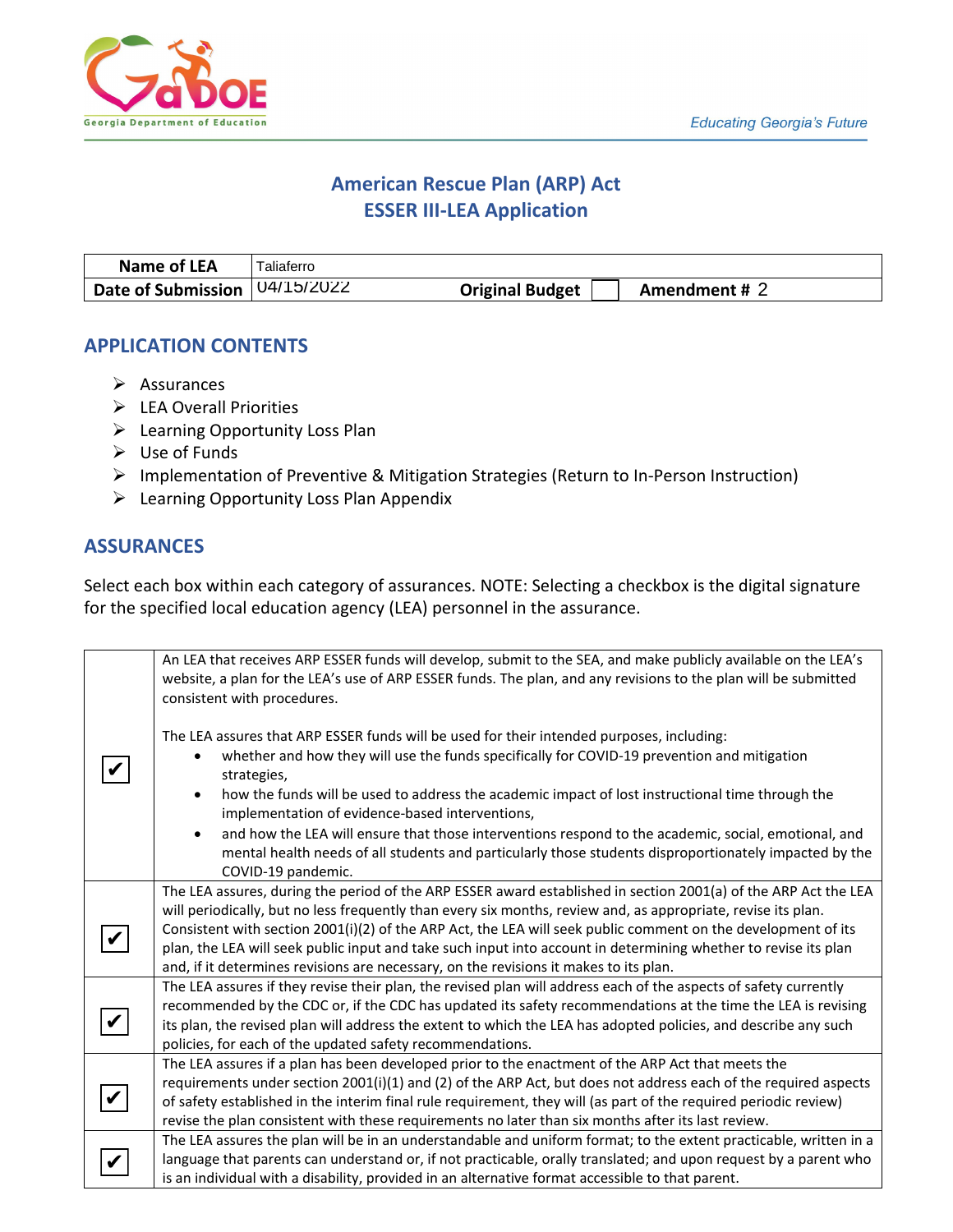

# **LEA OVERALL PRIORITIES**

Please provide the top 2-3 priorities the LEA has determined as the most pressing needs for students and schools within the LEA as a result or in response to the COVID-19 pandemic. Please include the data sources that illustrate why these are the most critical and/or most widespread needs experienced by students and schools within the LEA.

| <b>PRIORITIES</b>             | <b>DATA SOURCE</b>                             |  |
|-------------------------------|------------------------------------------------|--|
| Learning Loss                 | Attendance, Grades, Local Benchmark Data, GMAS |  |
| <b>Continuity of Services</b> | Fund Balance, Student Records                  |  |
|                               |                                                |  |

# **Learning Opportunity Loss Plan**

# **Purpose**

This template should guide district decision making as they plan evidence-based interventions to support accelerated learning opportunities for students impacted by the COVID-19 pandemic. The template follows Georgia's Systems of Continuous Improvement Cycle, with a focus on the Coherent Instruction System.

"Accelerated learning and strong instruction are interdependent. You cannot accelerate learning with poor instructional practices in place, and you cannot have strong instruction if you cannot effectively support unfinished learning. Therefore, it is important to develop your leaders and teachers on the concepts and best practices of accelerated learning and strong instruction."

Embedded within the document are links to guiding questions and research that can support your decisions for interventions and provide guidance for how to implement the interventions.

# **Section Contents**

- **Identifying Interventions**
- **Selecting Interventions**
- **Plan Implementation**
- **Implement Plan**
- **Examine Progress**

| <b>LEA ARP Plan</b>     |                                                                                      |
|-------------------------|--------------------------------------------------------------------------------------|
| <b>LEA Website Link</b> | https://content.schoolinsites.com/api/documents/cb2e4d968bec4157801964367adcadd6.pdf |
|                         |                                                                                      |

*If the contents of this document are explicitly explained and included within a template created by the LEA and posted on the LEA's website, please include the reference to locate the contents of the plan above.*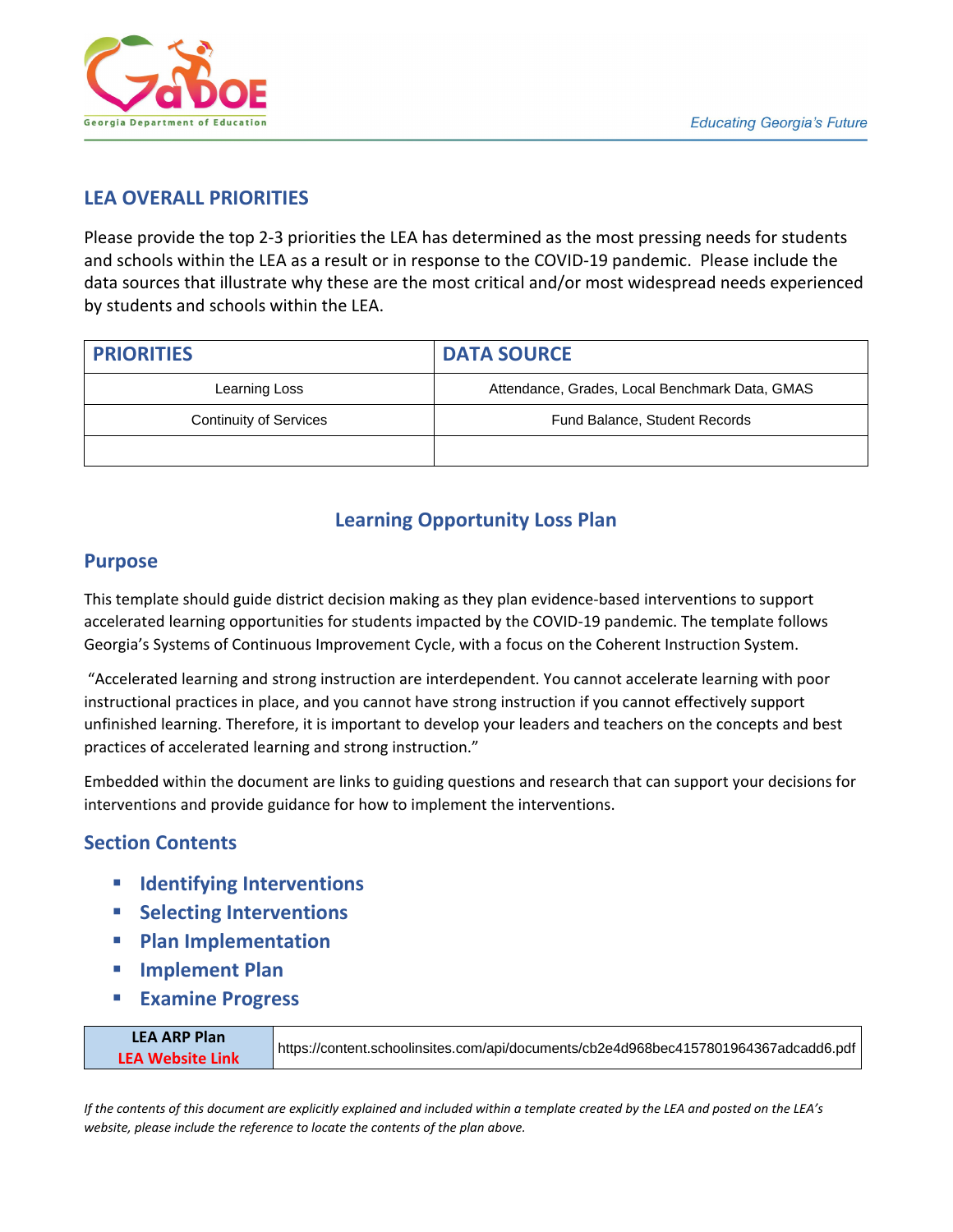

| <b>Identifying Needs</b><br>ntify Needs<br>Coherent<br>Instructio <sub>r</sub><br>xamine Pro<br>Nhole<br>Снігр                             | Provide data outlining district-wide learning opportunity loss, the current<br>resources to support extended learning opportunities, and additional<br>resources identified through the needs assessment process. Include data<br>identifying learning opportunity loss among students disproportionately<br>affected by the pandemic and school closures, including low-income<br>students, children with disabilities, English learners, racial and ethnic<br>minorities, students experiencing homelessness, and children and youth in<br>foster care.                                                                                                                                                                                                                                                                                                                                                                                                                                                                                                                                                                                                                                                                                                                                                                                                                                                                                                                                                                                                                                                                                                                                                                                                                                                                                                                   |
|--------------------------------------------------------------------------------------------------------------------------------------------|-----------------------------------------------------------------------------------------------------------------------------------------------------------------------------------------------------------------------------------------------------------------------------------------------------------------------------------------------------------------------------------------------------------------------------------------------------------------------------------------------------------------------------------------------------------------------------------------------------------------------------------------------------------------------------------------------------------------------------------------------------------------------------------------------------------------------------------------------------------------------------------------------------------------------------------------------------------------------------------------------------------------------------------------------------------------------------------------------------------------------------------------------------------------------------------------------------------------------------------------------------------------------------------------------------------------------------------------------------------------------------------------------------------------------------------------------------------------------------------------------------------------------------------------------------------------------------------------------------------------------------------------------------------------------------------------------------------------------------------------------------------------------------------------------------------------------------------------------------------------------------|
| <b>Guiding Questions</b>                                                                                                                   | <b>Responses</b>                                                                                                                                                                                                                                                                                                                                                                                                                                                                                                                                                                                                                                                                                                                                                                                                                                                                                                                                                                                                                                                                                                                                                                                                                                                                                                                                                                                                                                                                                                                                                                                                                                                                                                                                                                                                                                                            |
| What data needs to be collected and<br>synthesized to determine student<br>needs caused by learning opportunity<br>loss?                   | Enrollment data, student attendance, staff attendance, credits<br>earned, grades issued, local benchmark data, Georgia<br>Milestones results, GAA results, ACCESS for ELLs results,<br>GKIDS results, graduation rate.                                                                                                                                                                                                                                                                                                                                                                                                                                                                                                                                                                                                                                                                                                                                                                                                                                                                                                                                                                                                                                                                                                                                                                                                                                                                                                                                                                                                                                                                                                                                                                                                                                                      |
| Analyze data to identify strengths and<br>challenges and determine outcomes.                                                               | Attendance was a challenge due to the required extended time in the virtual learning environment. Of the 174 students enrolled, 47 students (27%) exceeded the<br>10% absenteeism threshold. Though the system offered daily instruction for students in the virtual setting, school staff could not control the student or parent's<br>choice to participate in the virtual learning environment. The district also faced challenges with course pass rates throughout the school year due to limited<br>participation in the virtual setting. Absent students did not complete assignments, and many students attending live virtual classes did not complete assignments<br>due. When the school resumed in-person learning, the majority of students returned to face to face instruction. This remedied attendance and classroom<br>performance issues for most students along with district efforts to provide extended learning time for struggling students.<br>After reviewing the above-mentioned data, TCSS determined there was not an adequate amount of time to address the student learning gaps identified within<br>the regular school day using a four day instructional model with the fifth day being virtual across the district. The district responded with plans to resume a<br>five-day face to face instructional week during the 2021-2022 school year.<br>Strengths: Offering of learning opportunities before/after school and during school breaks (Intersession/summer school), intensive intervention/tutoring during the<br>school day, and implementation of the L4GA literacy grant program, which includes additional training opportunities for staff and early intervention for children<br>within the district.<br>Challenges: Attendance, literacy gaps, personnel to monitor virtual learners and clean facilities, time/schedules |
| What are you currently using<br>(interventions, strategies, resources,<br>community partnerships) to address<br>learning opportunity loss? | Credit recovery and tutoring during the school day, after school<br>tutoring, summer school retreat, Jaguar Leaders mentoring<br>program, High School High Tech program for SWD population,                                                                                                                                                                                                                                                                                                                                                                                                                                                                                                                                                                                                                                                                                                                                                                                                                                                                                                                                                                                                                                                                                                                                                                                                                                                                                                                                                                                                                                                                                                                                                                                                                                                                                 |
| What data have you collected to know<br>if current efforts have been successful?                                                           | Local benchmark results, attendance, grades, graduation rate,<br>summer retreat attendance records, GA Milestones results                                                                                                                                                                                                                                                                                                                                                                                                                                                                                                                                                                                                                                                                                                                                                                                                                                                                                                                                                                                                                                                                                                                                                                                                                                                                                                                                                                                                                                                                                                                                                                                                                                                                                                                                                   |
| What data will you collect and analyze<br>to identify ongoing needs?                                                                       | Enrollment data, student attendance, staff attendance, credits<br>earned, grades, local benchmark results, Georgia Milestones<br>results, GAA results, ACCESS for ELLs results, GKIDS results,<br>graduation rate.                                                                                                                                                                                                                                                                                                                                                                                                                                                                                                                                                                                                                                                                                                                                                                                                                                                                                                                                                                                                                                                                                                                                                                                                                                                                                                                                                                                                                                                                                                                                                                                                                                                          |

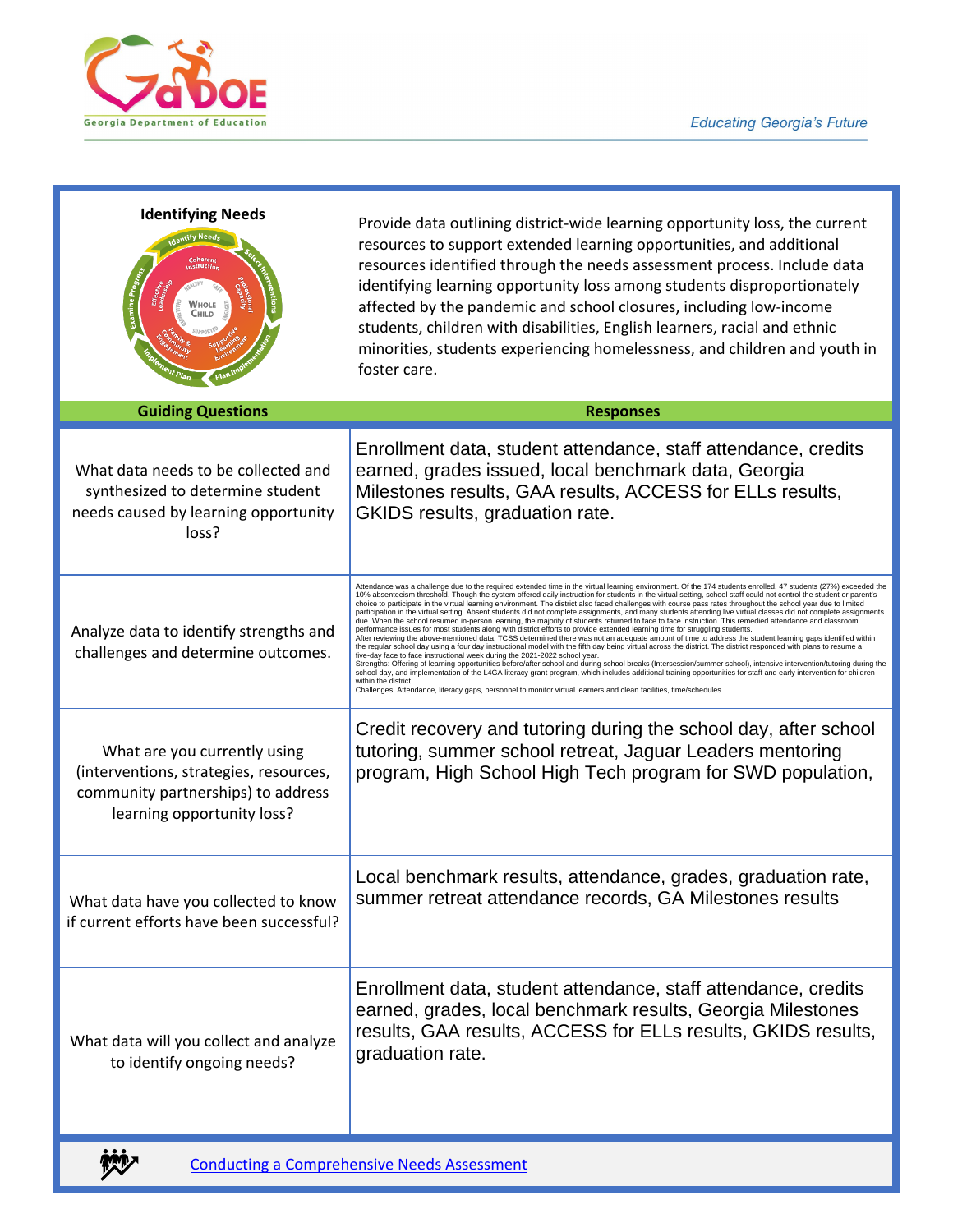

| <b>Selecting Interventions</b><br><b>Aentify Needs</b><br>nstruction<br>Examine Prog<br>Whole<br>Сніцр | Research many sources to determine the solutions that have evidence of<br>meeting the identified needs. Select the evidence-based interventions that<br>scale up and enhance existing academic programs and initiatives that<br>accelerate academic progress. Interventions should address literacy,<br>numeracy, credit-recovery, and needs for those students at-risk for not<br>graduating.<br>Consider all the evidence for needed improvements.<br>Research possible interventions<br>Determine if staff has the capacity to implement possible<br>interventions.<br>This section is to inform the selection of intervention(s). No entries are<br>required in this section. |
|--------------------------------------------------------------------------------------------------------|-----------------------------------------------------------------------------------------------------------------------------------------------------------------------------------------------------------------------------------------------------------------------------------------------------------------------------------------------------------------------------------------------------------------------------------------------------------------------------------------------------------------------------------------------------------------------------------------------------------------------------------------------------------------------------------|
| <b>Intervention Options</b>                                                                            | <b>Considerations for Selection and Implementation</b>                                                                                                                                                                                                                                                                                                                                                                                                                                                                                                                                                                                                                            |
| <b>Class-Size Reduction</b>                                                                            | According to the research, things to consider with this<br>intervention:<br>Most effective in grades K-8<br>Generally, class sizes of between 15 and 18 are recommended to<br>ensure impact<br>Teacher quality must be considered<br>Physical space<br>Link to the research in the appendix                                                                                                                                                                                                                                                                                                                                                                                       |
| <b>Extended School Day (before and after</b><br>school)                                                | According to the research, it is important to consider the impact<br>of the school start and end time within the school context, on the<br>community, on families, on students, as well as financial<br>implications. Things to consider:<br>Curriculum and alignment to content taught during the regular<br>school day<br>Transportation<br>Meals and snacks<br>Required accommodations for students<br>Impact on extracurricular activities<br>Link to the research in the appendix                                                                                                                                                                                            |
| <b>Extended School Year (adding days to</b><br>calendar)                                               | Extending the school day or year may bring non-instructional<br>benefits, but little research-based evidence exists to support the<br>possibility that student achievement will increase as well. The<br>research literature indicates that time is a necessary but not sufficient<br>condition for improving achievement. The crucial<br>issue seems to be how the time is used, with quality of instruction being the<br>key. Things to consider:<br>Contracts of teachers and administrators<br>Teacher and student burnout<br>Parent buy-in to ensure engagement<br>School breaks<br>Transportation<br>Link to the research in the appendix                                   |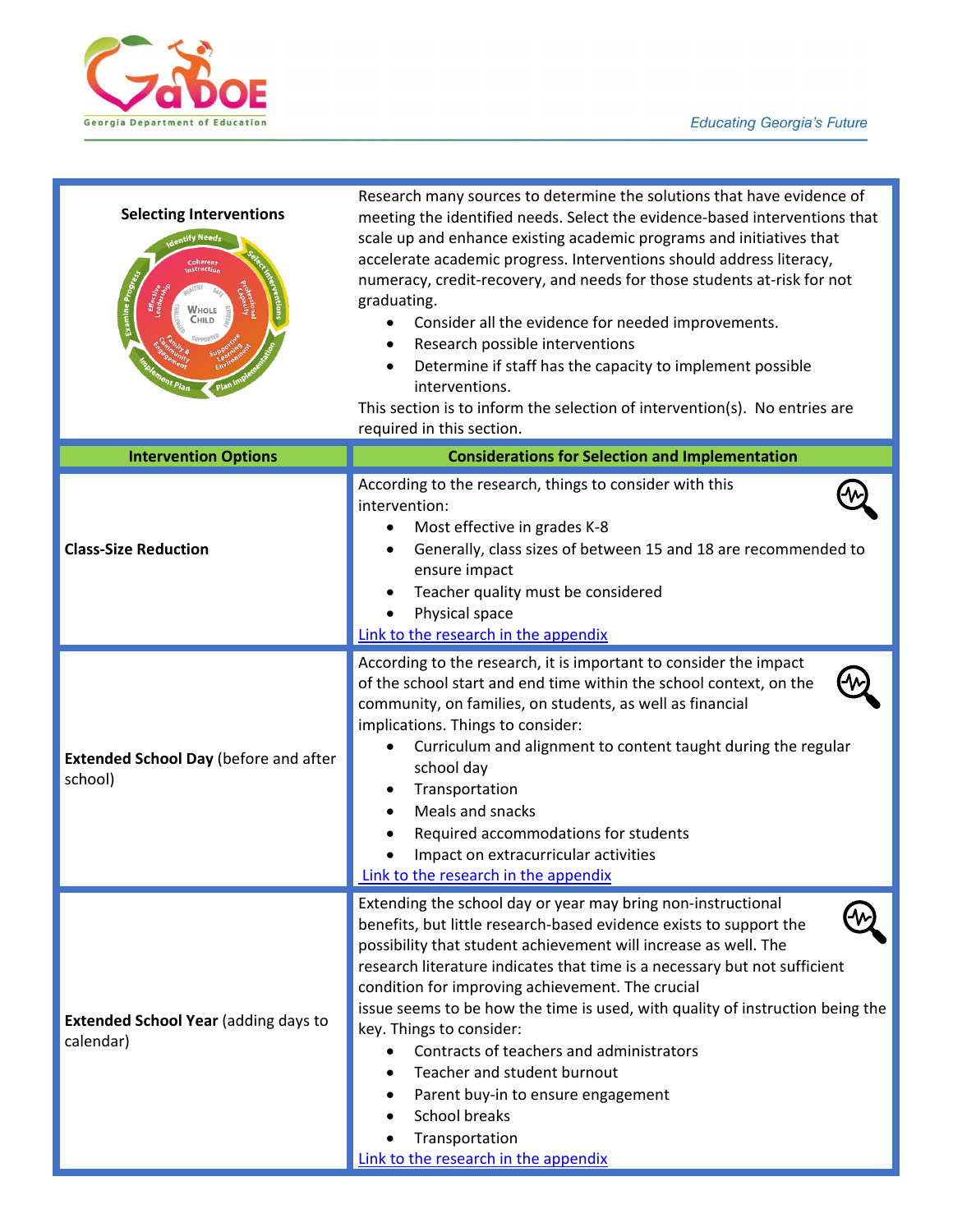

| <b>High Frequency Tutoring</b>                                     | According to the research, the most effective tutoring programs<br>share the following structure:<br>Three or more sessions per week<br>30-60 minutes per session<br>At least 10 weeks<br>Three to four students per group, but one-on-one or 1:2 tutoring is<br>most effective, using teachers or paraprofessionals<br>Pair students with a consistent tutor throughout the program<br>$\bullet$<br>Offer during the school day or immediately after<br>Align to grade-level or course standards<br>Use ongoing formative assessment practices to measure growth<br>and make adjustments in delivery<br>Link to the research in the appendix                                                                                                          |
|--------------------------------------------------------------------|--------------------------------------------------------------------------------------------------------------------------------------------------------------------------------------------------------------------------------------------------------------------------------------------------------------------------------------------------------------------------------------------------------------------------------------------------------------------------------------------------------------------------------------------------------------------------------------------------------------------------------------------------------------------------------------------------------------------------------------------------------|
| <b>Summer Programming</b>                                          | According to the research, the most effective summer programs<br>share the following structure:<br>Five to six weeks in duration<br>Five days of programming per week<br>60-90 minutes of math and 90-120 minutes of reading/writing<br>instruction per day and two-three hours for enrichment activities<br>Small classes of up to 15 students per teacher<br>Use highly effective teachers<br>Provide professional learning focused on consistent curriculum and<br>maximizing instructional time<br>Link to the research in the appendix                                                                                                                                                                                                            |
| Virtual Learning (remediation, tutoring,<br>credit recovery, etc.) | According to research, things to consider:<br>Instruction combining online and face-to-face elements has<br>a larger advantage<br>Online instruction should be collaborative or instructor-directed<br>Provide learners control of their interactions with media and<br>prompt learner reflection<br>Provide a combination of additional learning time and materials as<br>well as additional opportunities for collaboration<br>Online learning is much more conducive to the expansion of<br>learning time than is face-to-face instruction<br>Accessibility - access to technology and connectivity<br><b>Meals for students</b><br>Teacher training on student engagement strategies<br>Flexible schedules<br>Link to the research in the appendix |
| Other                                                              |                                                                                                                                                                                                                                                                                                                                                                                                                                                                                                                                                                                                                                                                                                                                                        |
|                                                                    | Guiding Questions to Consider - Link to questions in appendix                                                                                                                                                                                                                                                                                                                                                                                                                                                                                                                                                                                                                                                                                          |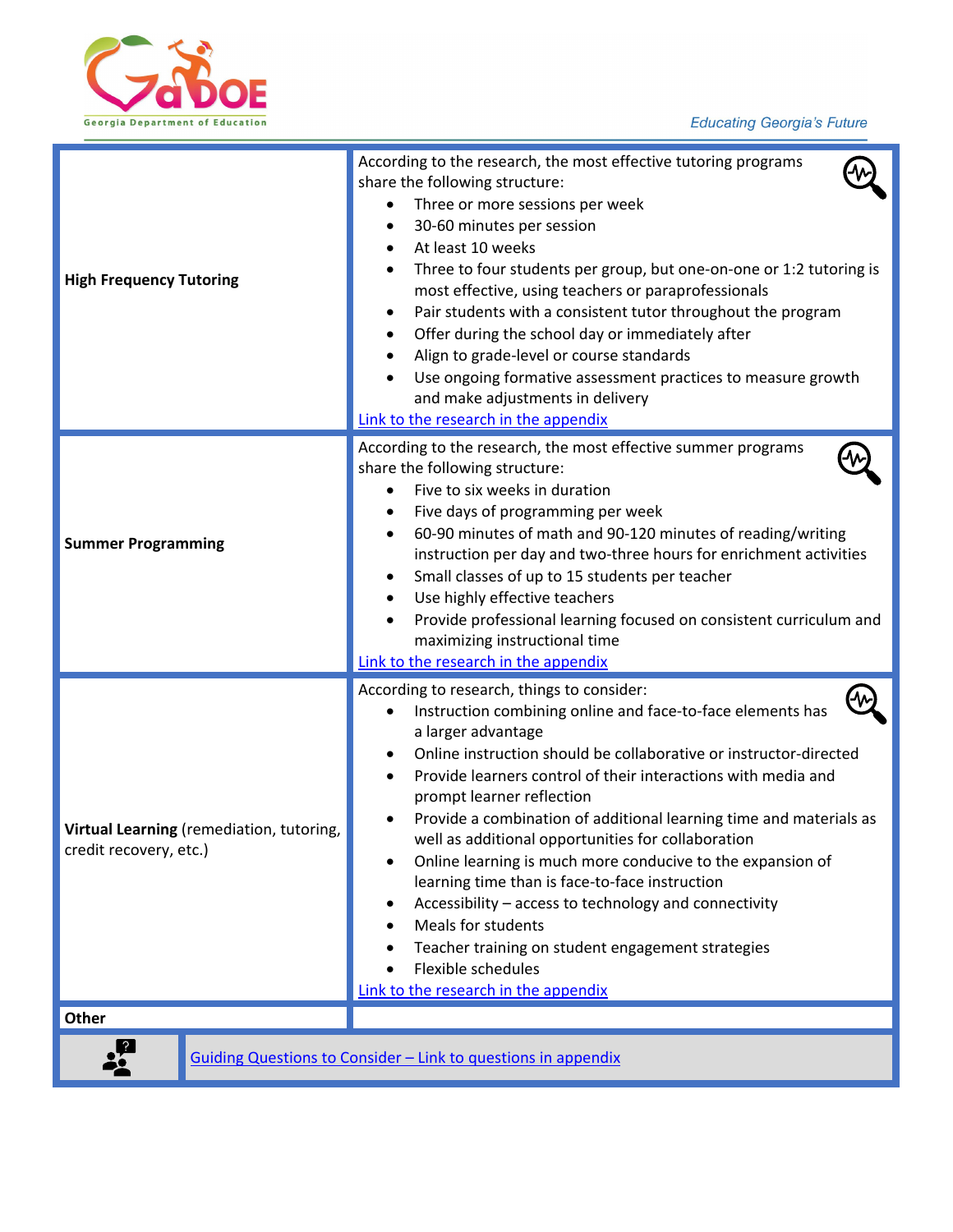



**Plan for Implementation** Develop a team and plan to implement the solutions that are most promising and can be implemented with fidelity.

- Develop a team that will deeply understand the interventions and best ways to implement them.
- Identify roles and responsibilities of those implementing the interventions.
- Develop the implementation timeline.
- Identify resources and supports needed for the implementation of the interventions.
- Develop a set of benchmarks to be reviewed to track the progress of implementation.

#### Answer the questions below for interventions being implemented.

| <b>Questions</b>                                                               | <b>Responses</b>                                                                                                   |  |   |  |
|--------------------------------------------------------------------------------|--------------------------------------------------------------------------------------------------------------------|--|---|--|
|                                                                                | <b>Class-Size Reduction</b>                                                                                        |  |   |  |
|                                                                                | Extended School Day (before and after school)                                                                      |  | V |  |
|                                                                                | Extended School Year (adding days to the calendar)                                                                 |  | V |  |
| What is the selected intervention(s)?                                          | <b>High Frequency Tutoring</b>                                                                                     |  | V |  |
|                                                                                | <b>Summer Programming</b>                                                                                          |  | V |  |
|                                                                                | Virtual Learning (remediation, tutoring, credit recovery, etc.)                                                    |  | V |  |
|                                                                                | Other:                                                                                                             |  |   |  |
|                                                                                | Other:                                                                                                             |  |   |  |
| Which regions/clusters/schools will<br>implement each intervention selected?   | See page 21 for Taliaferro County School District's Learning<br>Loss interventions to be funded with CARES III/ARP |  |   |  |
| Which grades or grade bands will<br>participate in each intervention selected? | See page 21 for Taliaferro County School District's Learning<br>Loss interventions to be funded with CARES III/ARP |  |   |  |
| Which student subgroup(s) will<br>participate in each intervention selected?   | See page 21 for Taliaferro County School District's Learning<br>Loss interventions to be funded with CARES III/ARP |  |   |  |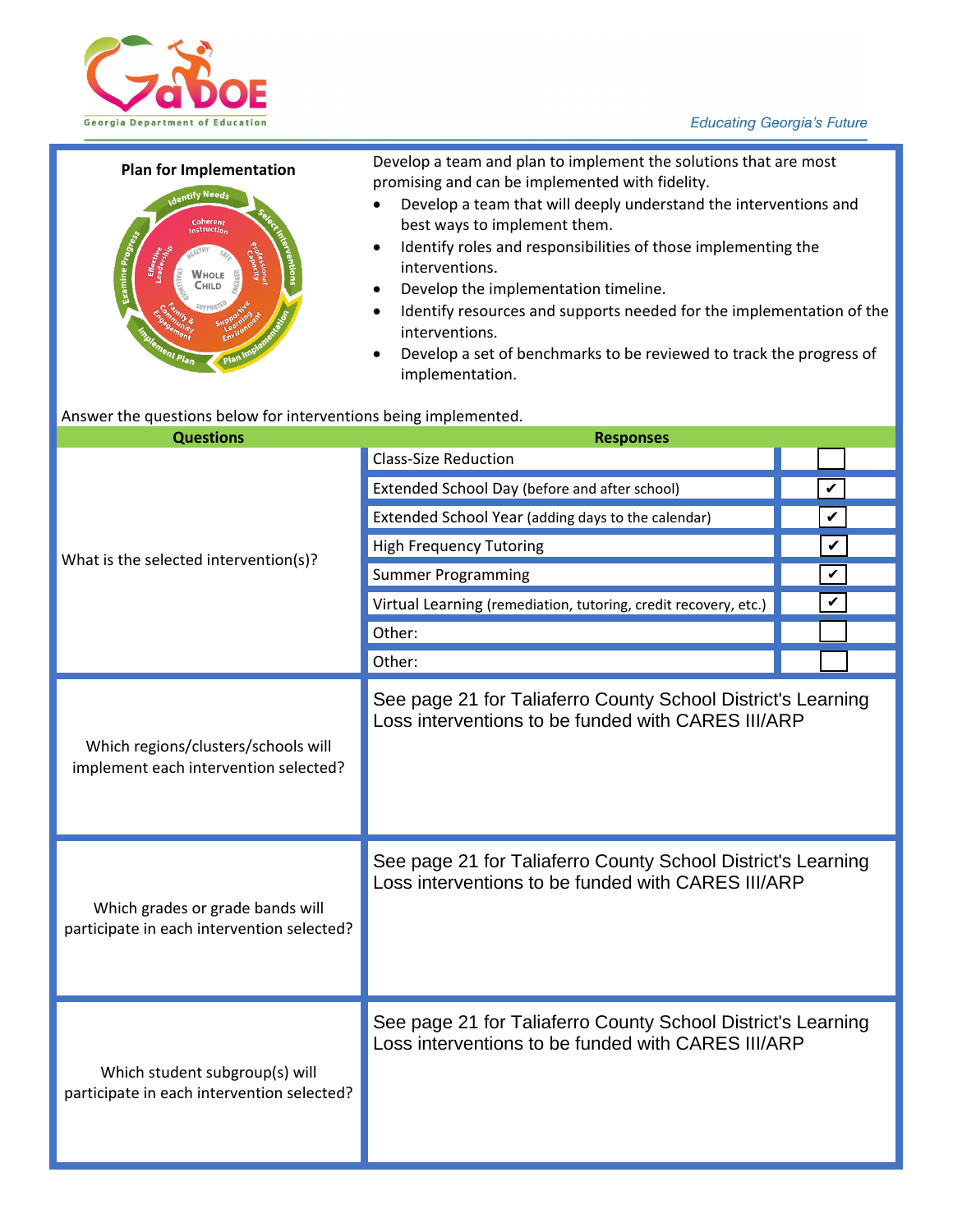

| What is the target student population(s)<br>for each intervention selected?                                                                          | See page 21 for Taliaferro County School District's Learning<br>Loss interventions to be funded with CARES III/ARP |
|------------------------------------------------------------------------------------------------------------------------------------------------------|--------------------------------------------------------------------------------------------------------------------|
| What are the proposed number of hours<br>added to the school year?                                                                                   | See page 21 for Taliaferro County School District's Learning<br>Loss interventions to be funded with CARES III/ARP |
| What training is required for staff,<br>students, and parents for each<br>intervention selected?                                                     | See page 21 for Taliaferro County School District's Learning<br>Loss interventions to be funded with CARES III/ARP |
| What resources (interventions, strategies,<br>community partnerships) are required for<br>effective implementation of each<br>intervention selected? | See page 21 for Taliaferro County School District's Learning<br>Loss interventions to be funded with CARES III/ARP |
| What is the formative assessment plan to<br>evaluate student progress and impact for<br>each intervention selected?                                  | See page 21 for Taliaferro County School District's Learning<br>Loss interventions to be funded with CARES III/ARP |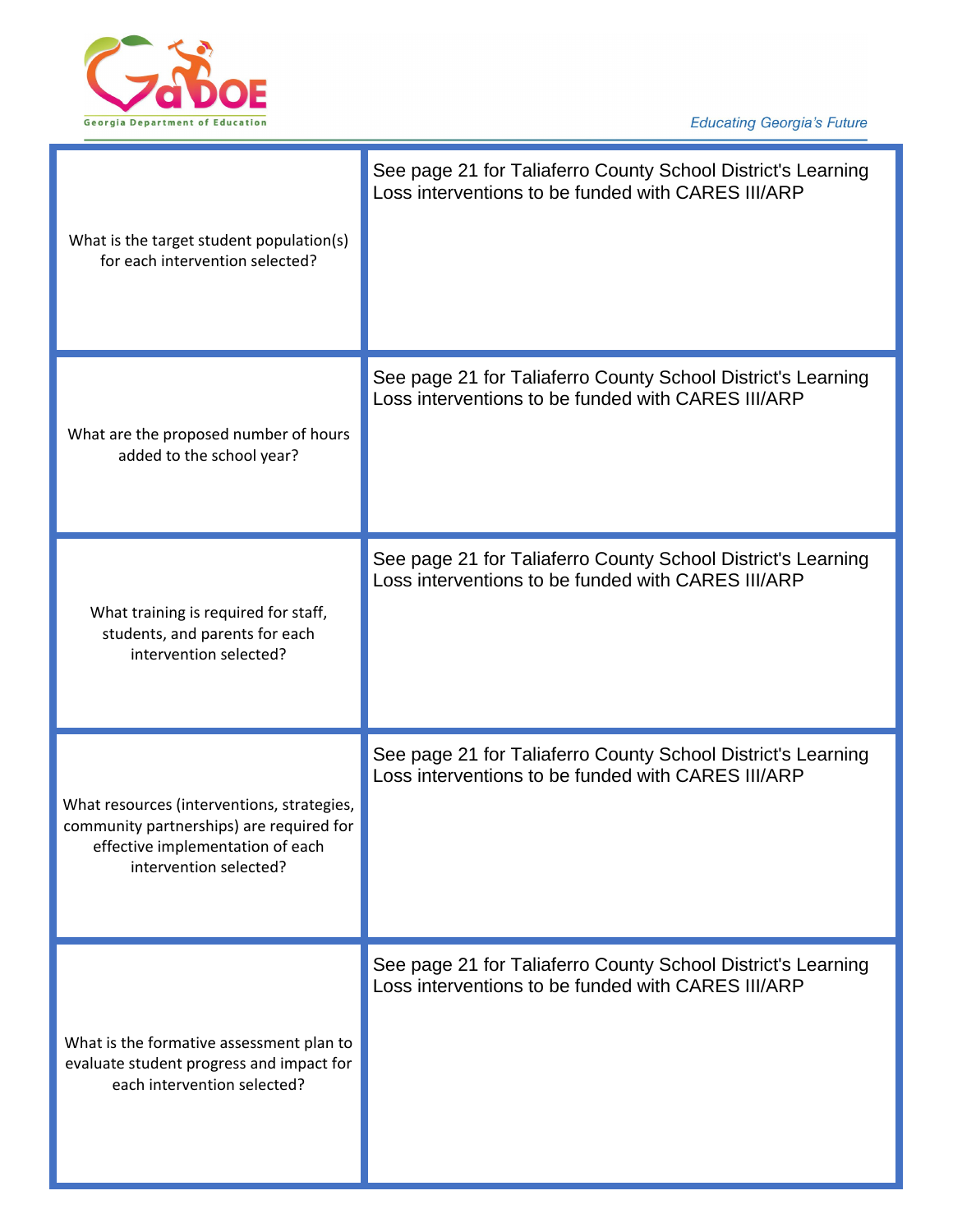

#### **Implement Plan**



Carry out the plan to implement the promising solutions, making real-time adjustments where/when needed.

- Collect information to monitor the quality of supports being provided for the intervention(s).
- Consider what additional information is needed to determine if intervention(s) are working.
- Assess the degree to which the implementation plan is being followed.
- Identify ways to break down barriers.
- Build capacity of others to facilitate and implement the intervention(s).

#### **Timeline for Implementation**

See page 21 for Taliaferro County School District's Learning Loss interventions to be funded with CARES III/ARP

What is the proposed timeline to implement each intervention selected?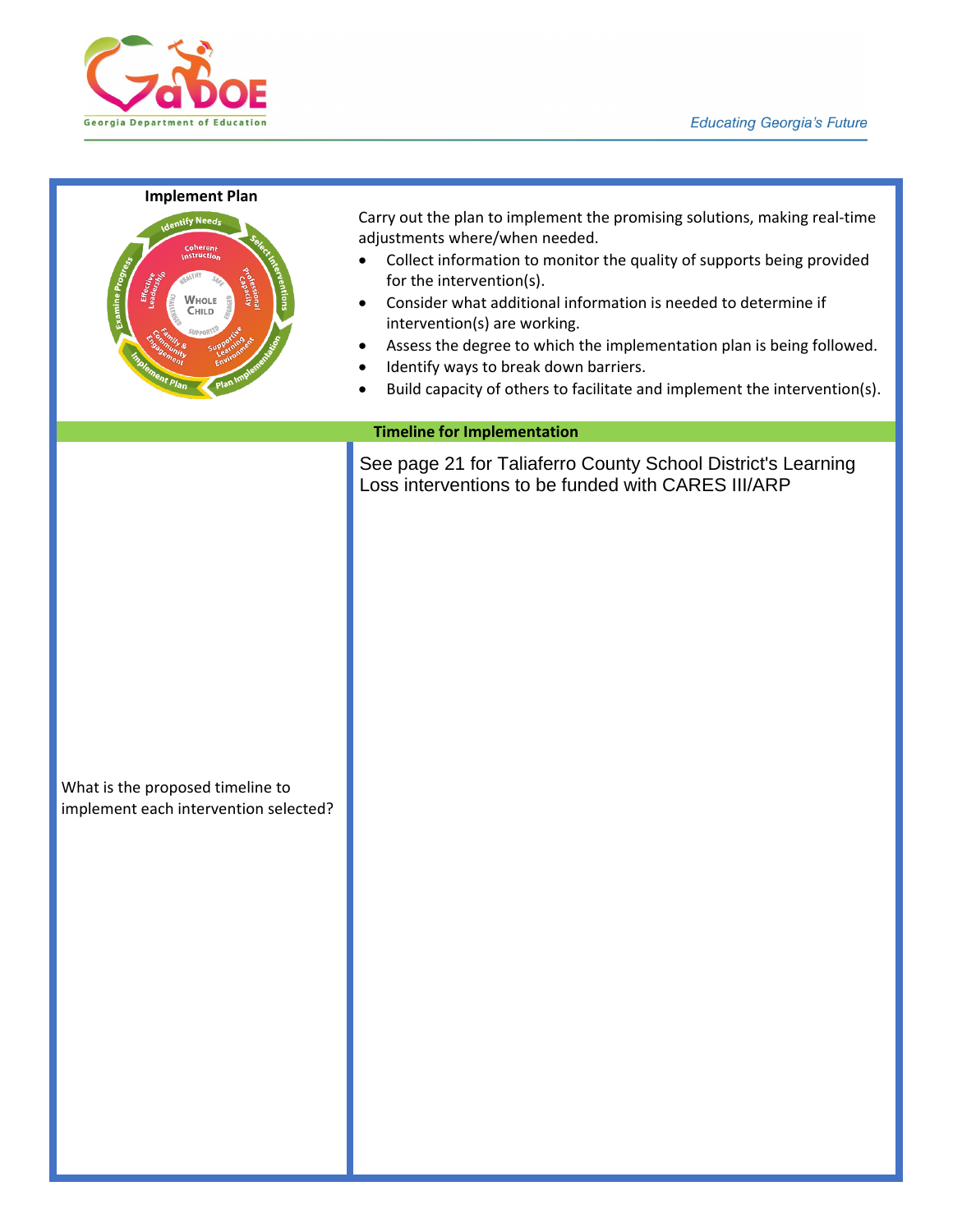

#### **Examine Progress**



Carry out the plan to implement the promising solutions, making real-time adjustments where/when needed.

- Collect information to monitor the quality of supports being provided for the intervention(s).
- Consider what additional information is needed to determine if the intervention(s) is working.
- Assess the degree to which the implementation plan is being followed.
- Identify ways to break down barriers.

**Outline for Evaluating Implementation and Impact**

## **2021-2022**

See page 21 for Taliaferro County School District's Learning Loss interventions to be funded with CARES III/ARP

How will you evaluate implementation fidelity and effectiveness on an ongoing basis of each intervention selected by specific subgroups?

Subgroups: low-income students, students with disabilities, racial and ethnic minorities, migrant students, English Learners, students experiencing homelessness, children in foster care.

### **2022-2023**

See page 21 for Taliaferro County School District's Learning Loss interventions to be funded with CARES III/ARP

#### **2023-2024**

See page 21 for Taliaferro County School District's Learning Loss interventions to be funded with CARES III/ARP

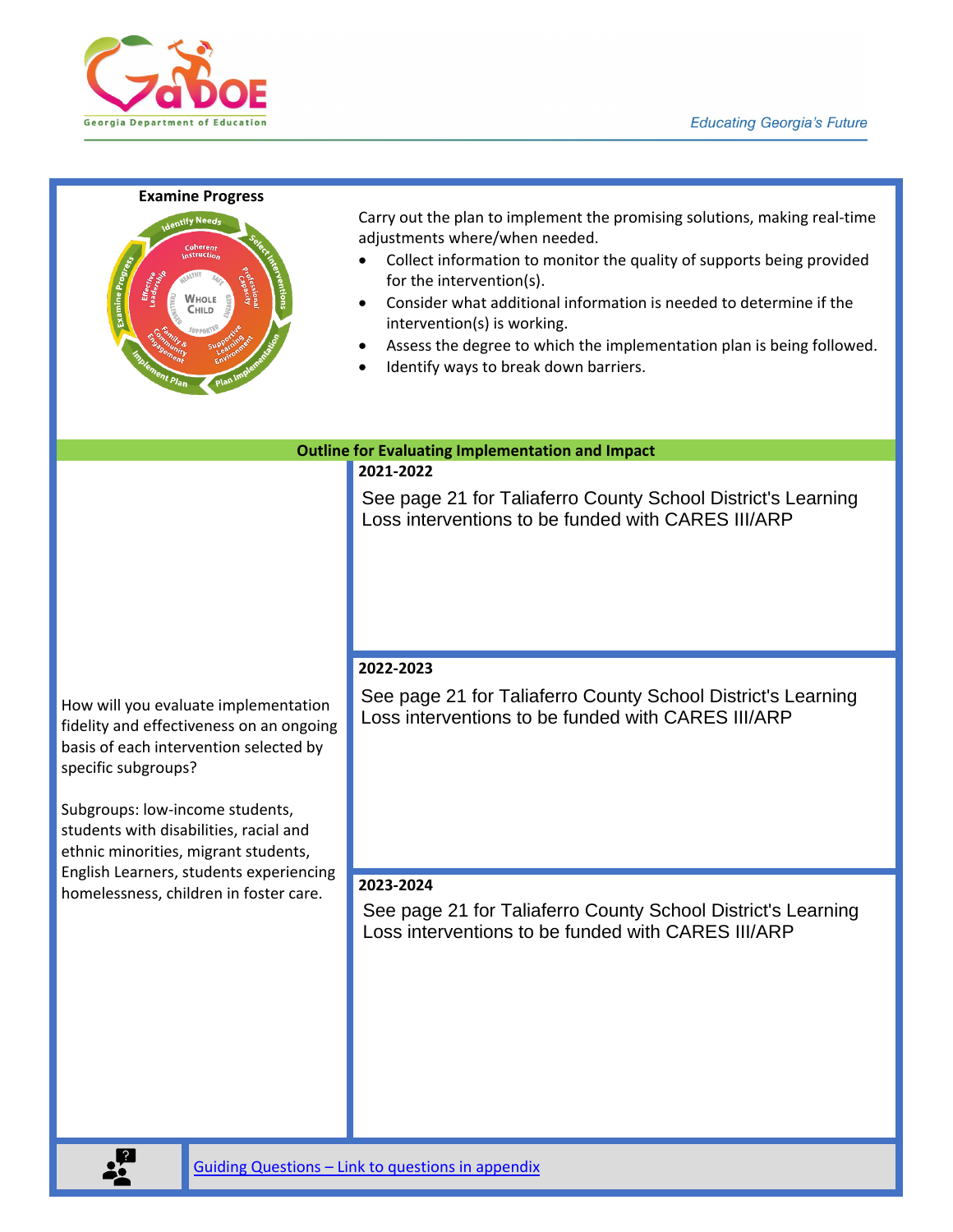

# **USE OF FUNDS**

The LEA shall reserve *not less than 20 percent* of such funds to address learning loss through the implementation of evidence-based interventions. In addition to the interventions outlined in the template above, this percentage of funds can be used to address assessment needs, assistance to parents as they support their students, and student engagement and attendance. Please estimate the approximate percentage of the LEA's ESSER III formula funds allocated for each of the activities or purposes addressing learning loss listed below.

| <b>Activities to Address Learning Loss</b>                                                                                                                                                                                                          | <b>Percent</b> |   |
|-----------------------------------------------------------------------------------------------------------------------------------------------------------------------------------------------------------------------------------------------------|----------------|---|
| Planning and implementing activities related to summer learning and supplemental afterschool programs,<br>including providing classroom instruction or online learning during the summer months and addressing the<br>needs of at-risk populations. | 2 <sup>1</sup> |   |
| Administering and using high-quality assessments that are valid and reliable, to accurately assess students'<br>academic progress and assist educators in meeting students' academic needs, including through<br>differentiating instruction.       |                |   |
| Providing information and assistance to parents and families on how they can effectively support students,<br>including in a distance learning environment                                                                                          |                |   |
| Tracking student attendance and improving student engagement in distance education                                                                                                                                                                  |                | % |

| including providing classroom instruction or online learning during the summer months and addressing the             | 21          | %              |
|----------------------------------------------------------------------------------------------------------------------|-------------|----------------|
| needs of at-risk populations.                                                                                        |             |                |
| Administering and using high-quality assessments that are valid and reliable, to accurately assess students'         |             | %              |
| academic progress and assist educators in meeting students' academic needs, including through                        |             |                |
| differentiating instruction.                                                                                         |             |                |
| Providing information and assistance to parents and families on how they can effectively support students,           |             | %              |
| including in a distance learning environment                                                                         |             |                |
| Tracking student attendance and improving student engagement in distance education                                   |             | %              |
|                                                                                                                      |             |                |
| <b>Activities to Address Other Needs</b>                                                                             |             | <b>Percent</b> |
| Any activity authorized by the Elementary and Secondary Education Act of 1965, Individuals with Disabilities         |             |                |
|                                                                                                                      |             | %              |
| Education Act, Adult Education and Family Literacy Act, and Carl D. Perkins Career and Technical Education Act       |             |                |
| of 2006.                                                                                                             |             |                |
| Activities to address the unique needs of at-risk populations                                                        |             | %              |
| Developing and implementing procedures and systems to improve the preparedness and response efforts                  |             | $\%$           |
| Training and professional development for staff of the local educational agency on sanitation and minimizing         |             | $\%$           |
| the spread of infectious diseases                                                                                    |             |                |
| Purchasing supplies to sanitize and clean the facilities                                                             |             | %              |
| Planning for, coordinating, and implementing activities during long-term closures, including providing meals to      |             |                |
| eligible students, providing technology for online learning to all students, providing guidance for carrying out     |             | %              |
| requirements under the Individuals with Disabilities Education Act and ensuring other educational services           | 1           |                |
| can continue to be provided consistent with all Federal, State, and local requirements.                              |             |                |
| Providing mental health services and supports, including through the implementation of evidence-based full-          | $\mathbf 1$ | %              |
| service community schools.                                                                                           |             |                |
| Purchasing educational technology (including hardware, software, and connectivity) for students who are              |             |                |
| served by the local educational agency that aids in regular and substantive educational interaction between          |             | %              |
| students and their classroom instructors including low-income students and children with disabilities, which         |             |                |
| may include assistive technology or adaptive equipment.                                                              |             |                |
| School facility repairs and improvements to enable operation of schools to reduce risk of virus transmission and     |             | %              |
| exposure to environmental health hazards, and to support student health needs.                                       |             |                |
| Inspection, testing, maintenance, repair, replacement, and upgrade projects to improve the indoor air quality in     |             |                |
| school facilities, including mechanical and nonmechanical heating, ventilation, and air conditioning systems,        |             | %              |
| filtering, purification and other air cleaning, fans, control systems, and window and door repair and replacement    |             |                |
| Developing strategies and implementing public health protocols including, to the greatest extent practicable,        |             |                |
| policies in line with guidance from the Centers for Disease Control and Prevention for the reopening and             | 17          | %              |
| operation of school facilities to effectively maintain the health and safety of students, educators, and other staff |             |                |
| Other activities that are necessary to maintain the operation of and continuity of services in local educational     |             |                |
| agencies and continuing to employ existing staff of the local educational agency.                                    |             |                |
|                                                                                                                      | 60          | %              |
| <b>Continuity of Services</b><br>Please identify "other activities'                                                  |             |                |
| <b>Total</b>                                                                                                         |             | 100%           |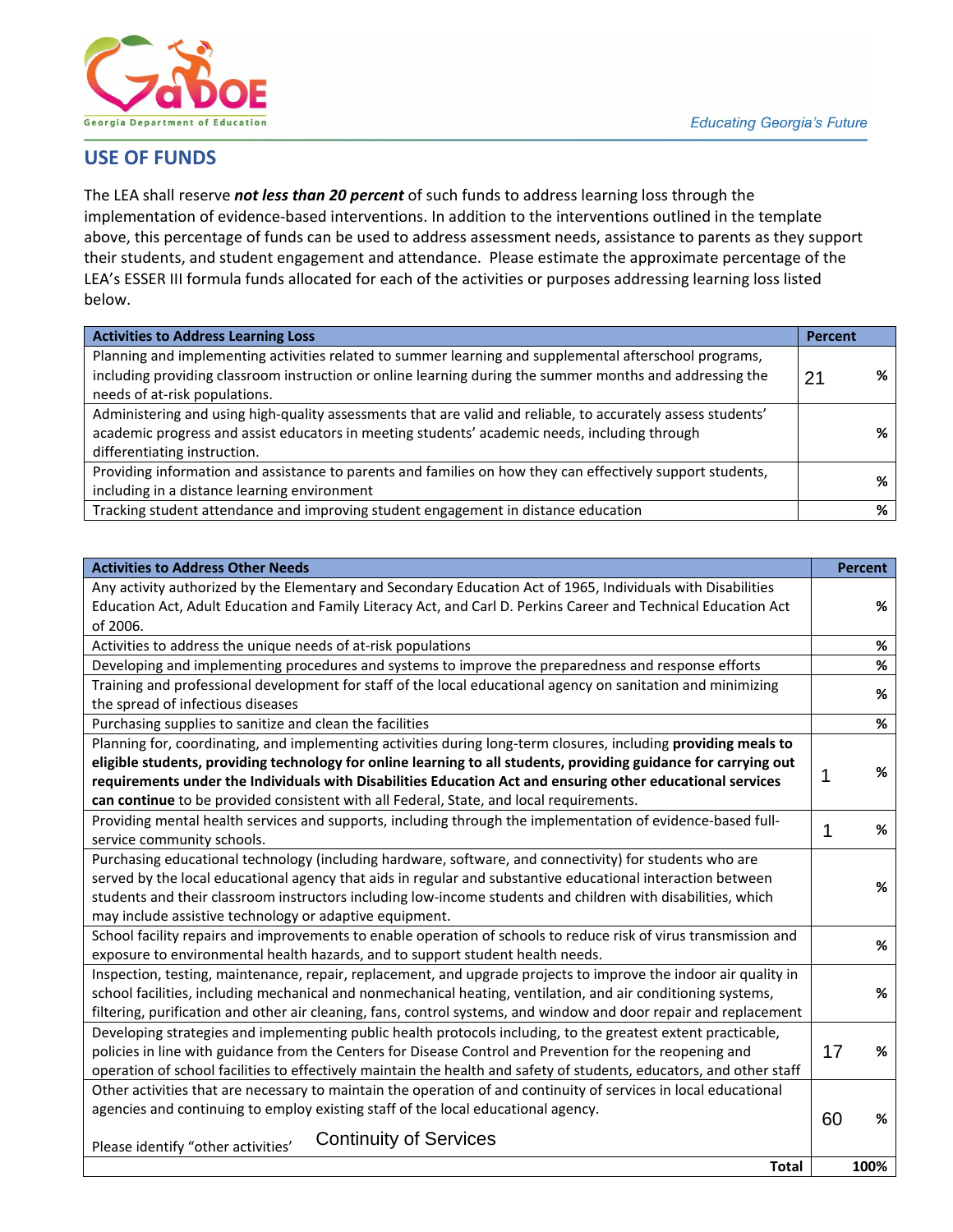

## **LEA Implementation Plan for Use of Funds.** *In the survey below, please check all that apply:*

## ☐**At-risk Student Populations**

☐low-income students: cover costs of specific activities, services, supports, programs, and/or targeted interventions

**■**students with disabilities: cover costs of specific activities, services, supports, programs, and/or targeted interventions

☐racial and ethnic minorities: cover costs of specific activities, services, supports, programs, and/or targeted interventions

☐migrant students: cover costs of specific activities, services, supports, programs, and/or targeted interventions

☐English Learners: cover costs of specific activities, services, supports, programs, and/or targeted interventions

☐students experiencing homelessness: cover costs of specific activities, services, supports, programs, and/or targeted interventions

☐children in foster care: cover costs of specific activities, services, supports, programs, and/or targeted interventions

☐ **Career, Technical, and Agricultural Education expenses (approved under Perkins Act)** If these efforts support *At-risk Student Populations*, please also check the populations at the beginning of this survey.

## **Continuity of Core Staff and Services**

 $\blacksquare$  cover costs of offsetting the need to furlough or reduce the salaries of school-based staff

 $\blacksquare$  cover costs of bonuses for retaining educators and support personnel

 $\blacksquare$  cover costs of transportation operations

 $\Box$  cover costs of expenses related to utilities

 $\Box$  other operational costs (please explain)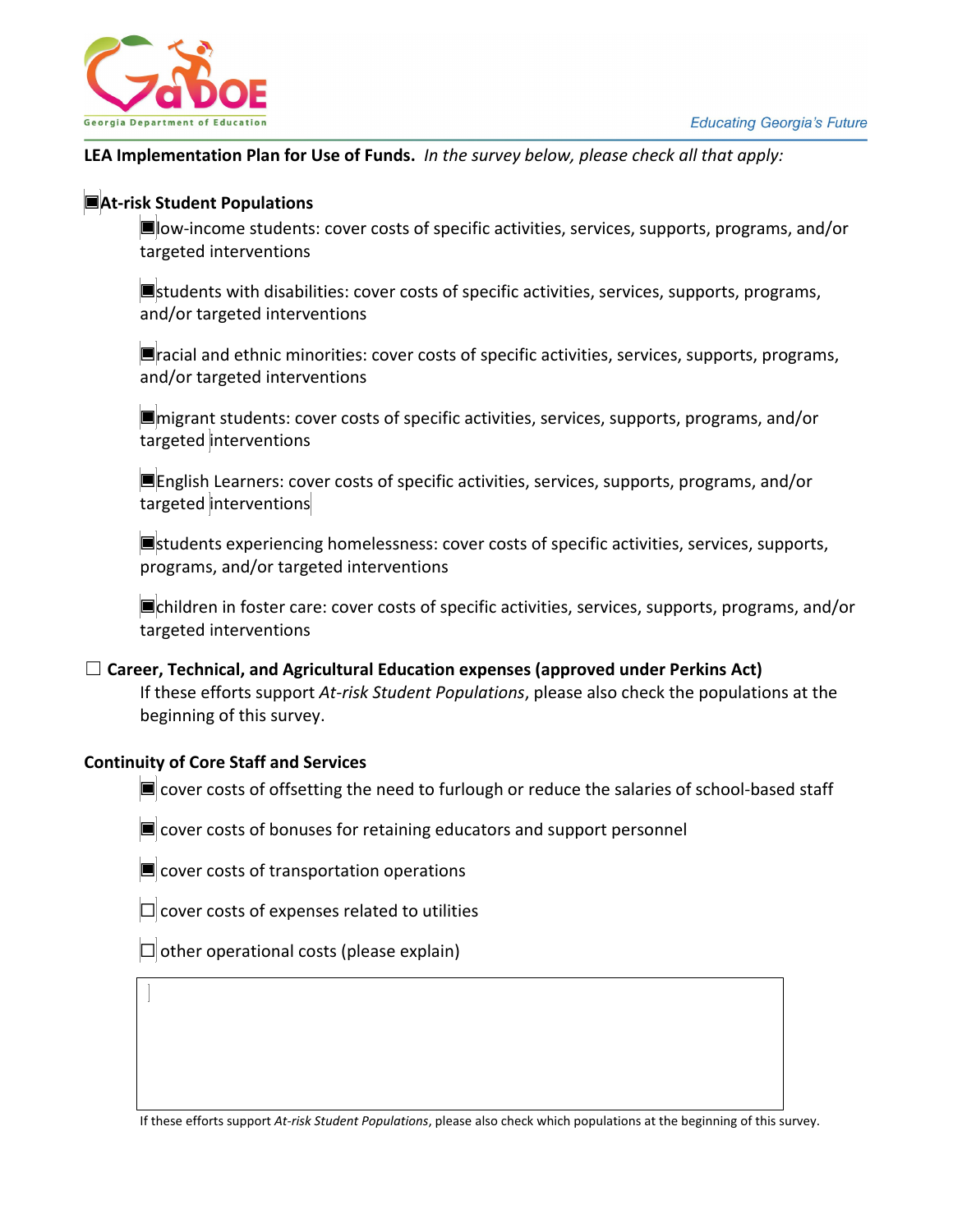

### **Distance/Remote Learning**

☐connectivity (hot spots, outfitting buildings/buses with WiFi, other wireless, internet service, etc.)

 $\Box$ devices (laptops, tablets, etc.)

 $\Box$ printing costs for learning packets

☐instructional resources/tools

☐hardware

**■**software, subscriptions, licenses

 $\Box$ assistive technology or adaptive equipment

☐online learning platforms/learning management systems

 $\Box$  other distance/remote learning costs (please explain)

If these efforts support *At-risk Student Populations*, please also check which populations at the beginning of this survey.

## **Facilities/Equipment**

**■**costs related to sanitizing/disinfecting buildings and buses

☐additional personnel costs ('hazard pay', hours, etc. -- unrelated to preparing and delivering school meals; *see 'School Meals' below*)

☐equipment and supplies (gloves, masks, PPE, cleaning supplies, etc.)

 $\Box$  facilities/equipment (please explain)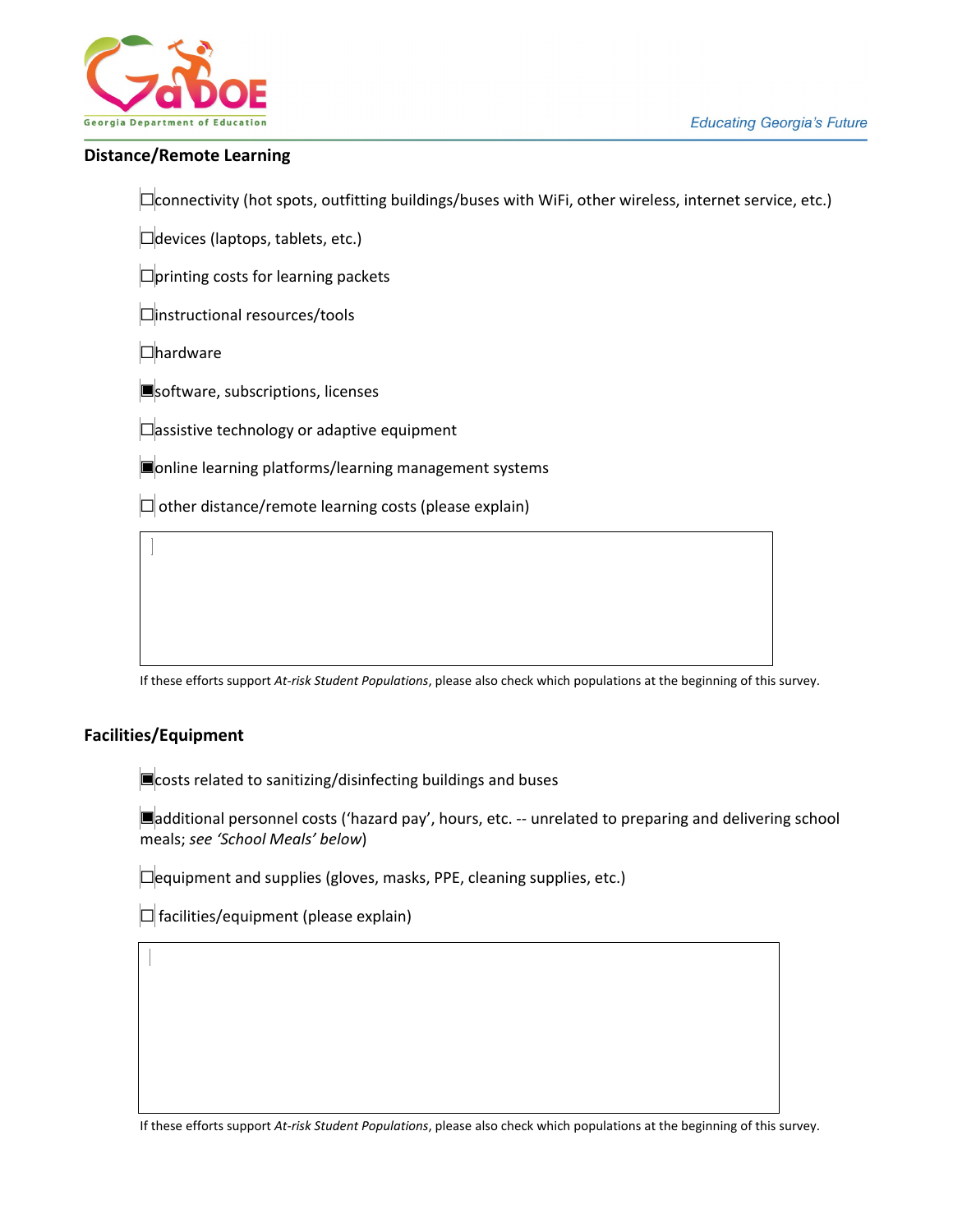

#### **Mental and Physical Health** (contracted hours, professional learning, programs, etc.)

 $\Box$  costs related to telehealth

 $\Box$  costs related to counseling

 $\Box$  costs related to school nursing

 $\Box$  costs related to school-based clinics

 $\Box$  costs related to therapeutic services

**□** costs related to wraparound services and supports

□ other mental

If these efforts support *At-risk Student Populations*, please also check which populations at the beginning of this survey.

#### **Professional Development**

☐Cover costs of additional professional development for school leaders, teachers, and staff (trainings, extended professional development days, consultants, programs, etc.).

 $\Box$  other professional development costs (please explain)

If these efforts support *At-risk Student Populations*, please also check which populations at the beginning of this survey.

#### **School Meals**

 $\Box$  offset costs due to serving meals (not covered by the USDA reimbursement)

**□** cover additional 'hazard' pay or hours personnel

 $\blacksquare$  cover additional transportation costs of delivering meals

 $\Box$  other school meals costs (please explain)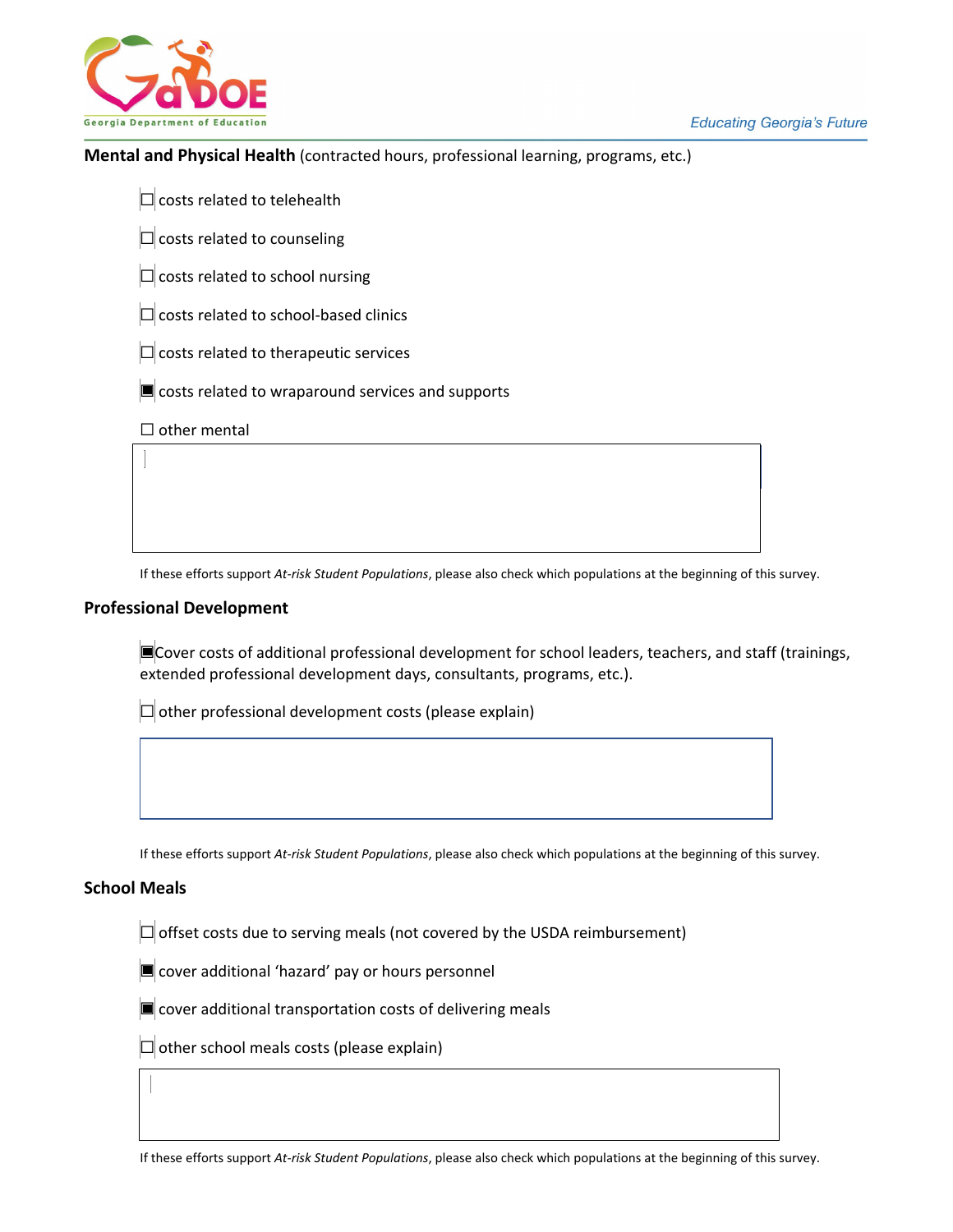

#### **Supplemental Learning**

- remediation opportunities
- **■** enrichment opportunities
- **■** summer learning
- ☐ before/afterschool programs scheduled within the school year
- $\Box$  additional instructional resources
- ☐ additional pay for teachers, staff, mentors for extended hours/schedules
- $\Box$  other supplemental learning costs (please explain)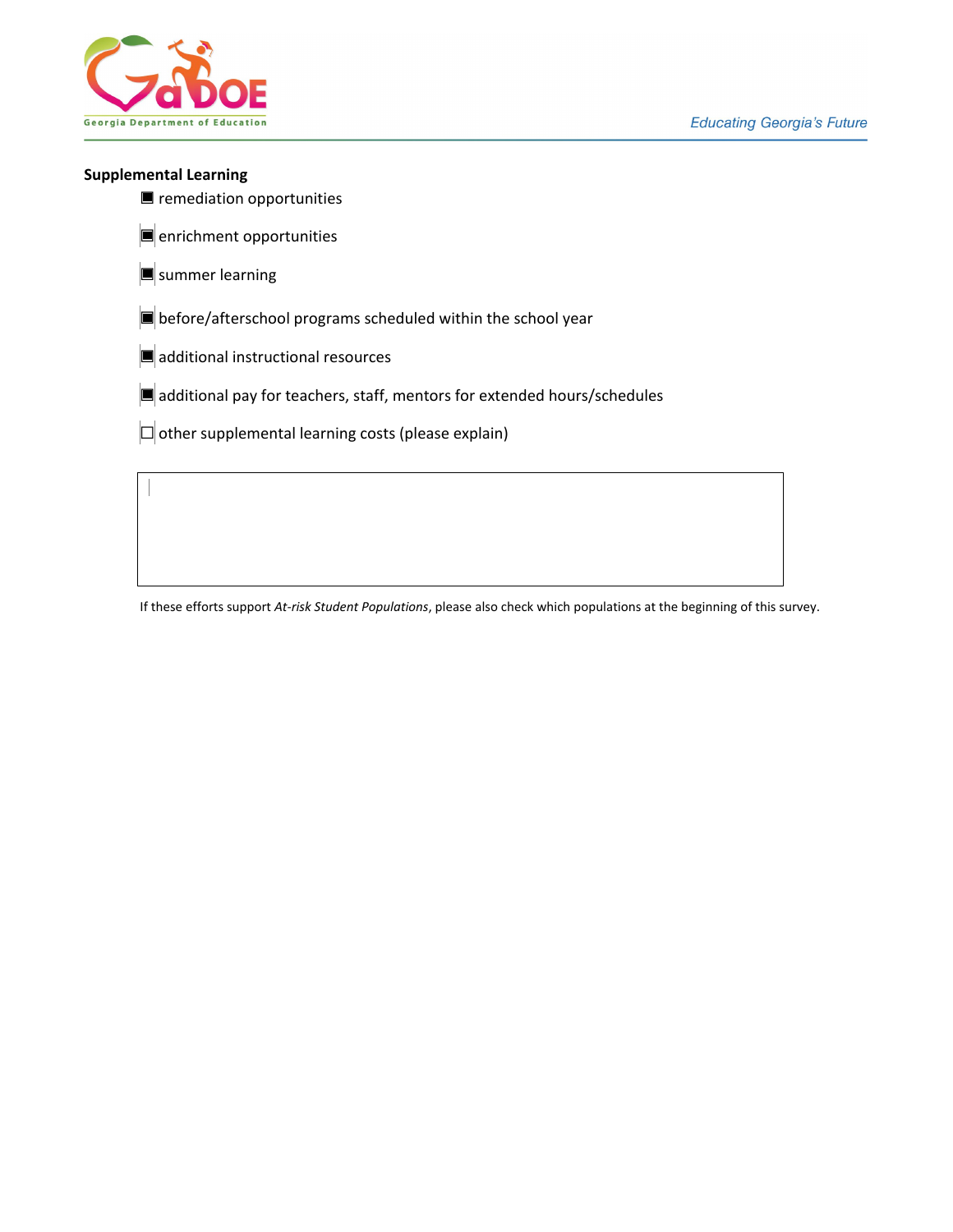

# **Implement Prevention and Mitigation Strategies**

# **Section A**

| <b>Return to In-Person</b><br><b>Instruction Plan</b> |                     |                                                  |
|-------------------------------------------------------|---------------------|--------------------------------------------------|
| <b>LEA Website Link</b>                               |                     |                                                  |
| The Plan Will Be<br><b>Updated Within 6</b>           | YES                 | <b>NO</b>                                        |
| <b>Months</b>                                         | Date:<br>04/15/2022 | <b>Plan is Updated to Current CDC Guidelines</b> |

## **Section B**

LEAs that receive ARP ESSER funds must develop, submit to GaDOE on a reasonable timeline, and make publicly available on the LEA's website, a plan for the LEA's use of ARP ESSER funds.

 $\triangleright$  In the section below, please explain to the extent to which and how the funds will be used to implement prevention and mitigation strategies that are, to the greatest extent practicable, consistent with the most recent Center for Disease Control and Prevention (CDC) guidance on reopening schools, to continuously and safely open and operate schools for in-person learning. The U. S. Department of Education has provided resources that align with the CDS's guidance, please reference resource in the chart.

| Safely Reopening Schools Resources Provided by the U.S. Department of Education                                                    |                                                                                                                  |  |  |  |  |  |  |  |  |  |
|------------------------------------------------------------------------------------------------------------------------------------|------------------------------------------------------------------------------------------------------------------|--|--|--|--|--|--|--|--|--|
| <b>Safer Schools and Campuses Best</b><br><b>Practices Clearinghouse</b>                                                           | Best Practices Clearinghouse - Home (ed.gov)                                                                     |  |  |  |  |  |  |  |  |  |
| <b>Center for Disease Control and</b><br><b>Prevention-Operational Strategy</b><br>for K-12 Schools through Phased<br>Prevention   | Operational Strategy for K-12 Schools through Phased Prevention   CDC                                            |  |  |  |  |  |  |  |  |  |
| Volume 1-2021 ED COVID-19<br><b>Handbook- Strategies for Safely</b><br><b>Reopening Elementary and</b><br><b>Secondary Schools</b> | ED COVID-19 Handbook, Volume 1: Strategies for Safely Reopening<br><b>Elementary and Secondary Schools (PDF)</b> |  |  |  |  |  |  |  |  |  |
| Volume 2-2021 ED COVID-19<br>Handbook-Roadmap to<br><b>Reopening Safely and Meeting All</b><br><b>Students' Needs</b>              | ED COVID-19 Handbook: Volume 2 2021 (PDF)                                                                        |  |  |  |  |  |  |  |  |  |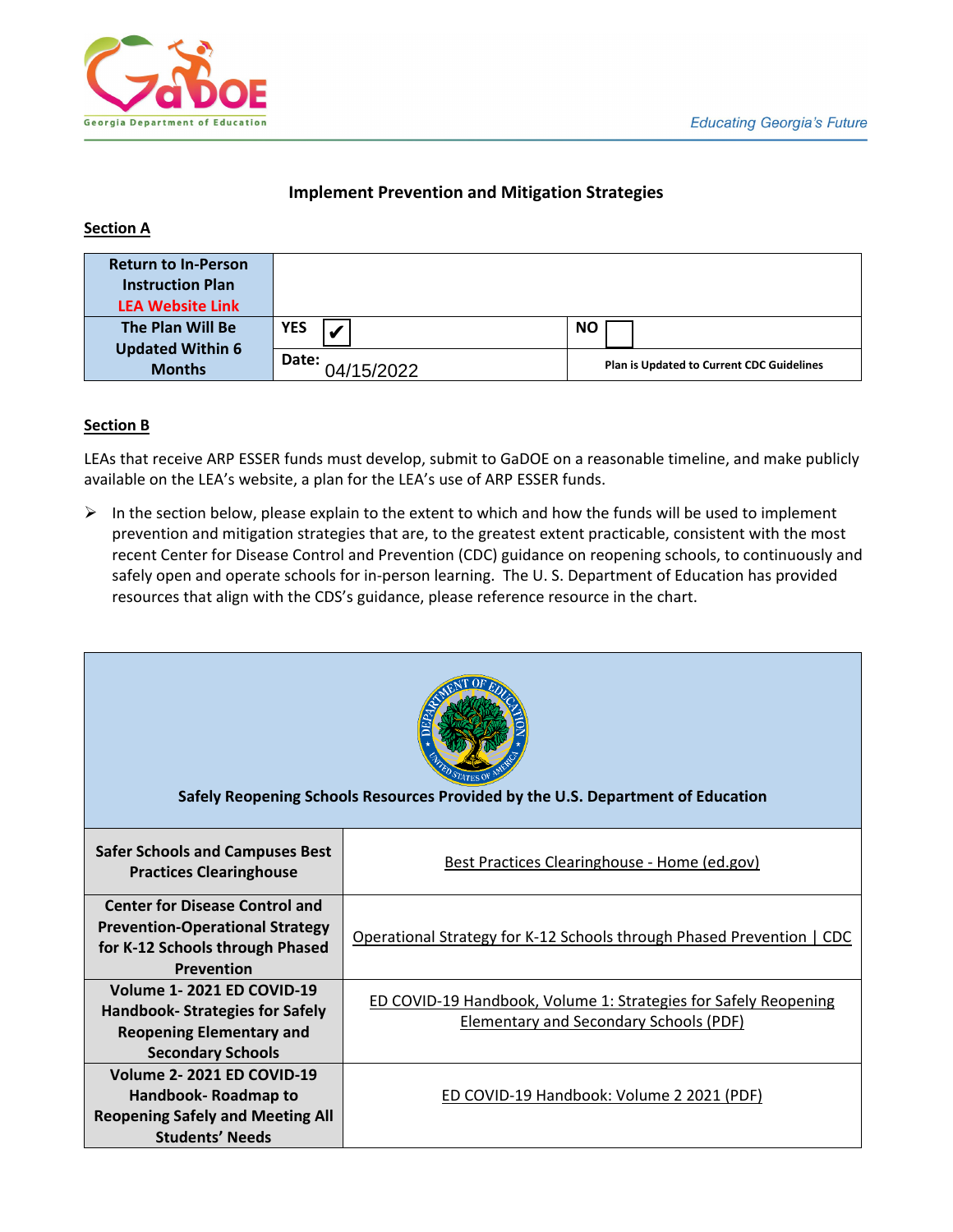

1. Please explain how the LEA engaged the entire school community to establish a safe environment for all educators, school staff, and students to promote trust and confidence.

*If explicitly explained and included within the Return to In-Person Instruction plan posted on the LEA's website, please include the reference to locate the description from the plan below.*

Prior to the 2020-2021 school year, the Taliaferro County School System surveyed parents and held virtual forums to gauge their comfort level with returning to school and assist with the district's reopening plans. Based on that feedback, the district initially implemented virtual learning for all students and later implemented both in-person and virtual learning options. The district hosted sessions with all department leaders to collaboratively develope a safe return to school plan based on input from staff from their respective programs and/or grade bands while also utilizing feedback from the community. The district used consistent, clear communication to keep all stakeholders informed prior to and throughout the school year, building a strong level of trust and confidence among teachers, parents, students, staff, and the community.

2. Please explain how the LEA used ARP-ESSER funds to implement prevention strategies to reduce the transmission of COVID-19 in schools.

*If explicitly explained and included within the Return to In-Person Instruction plan posted on the LEA's website, please include the reference to locate the description from the plan below.*

Please check strategies implemented by LEA:

- Universal and correct use of masks
- **■** Physical distancing
- **Handwashing and respiratory etiquette**
- Cleaning and maintain healthy facilities
- $\blacksquare$  Contact tracing in combination with isolation and quarantine

At the present time, using ARP funds is not necessary for implementation of these strategies as donations and local funding were utilized to support support implementation of these strategies. Throughout the 2020-2021 school year strategies to mitigate the spread of Covid-19 included: 1) All individuals were required to wear masks and the district provided disposable masks for students and staff. 2) Students were grouped by class and remained with this group only for the entire school day. 3) Signage regarding Covid-19 mitigation procedures (hand washing, proper wearing of face mask, etc.) were posted throughout the school. 4) School nurse and school principal worked closely with DPH to conduct contact tracing regarding isolation and quarantining of students and staff. 5) Restroom breaks were scheduled by class and custodial staff cleaned the facilities more frequently following the scheduled breaks.

3. Please explain how the LEA monitored cases and made decisions about in-person instruction. *If explicitly explained and included within the Return to In-Person Instruction plan posted on the LEA's website, please include the reference to locate the description from the plan below.*

The district worked closely with the local health department, had the nurse manager conduct training for both staff and the community, and met with the regional DPH team before making final determinations regarding a return to in-person instruction. The district remained in a virtual learning environment through March of 2021 due to having only one teacher per subject/grade level, a limited number of substitutes, and a rising number of COVID-19 cases within the county. Limitations on the number of rooms available and the size of those rooms also led to the health department's recommendation of remaining virtual until the infection rate within the county decreased. District leaders believe that this led to a limited number of positive cases in the district and no deaths among TCSS staff and students. Contact tracing was conducted by the school nurse, school principal, and health department nurse manager.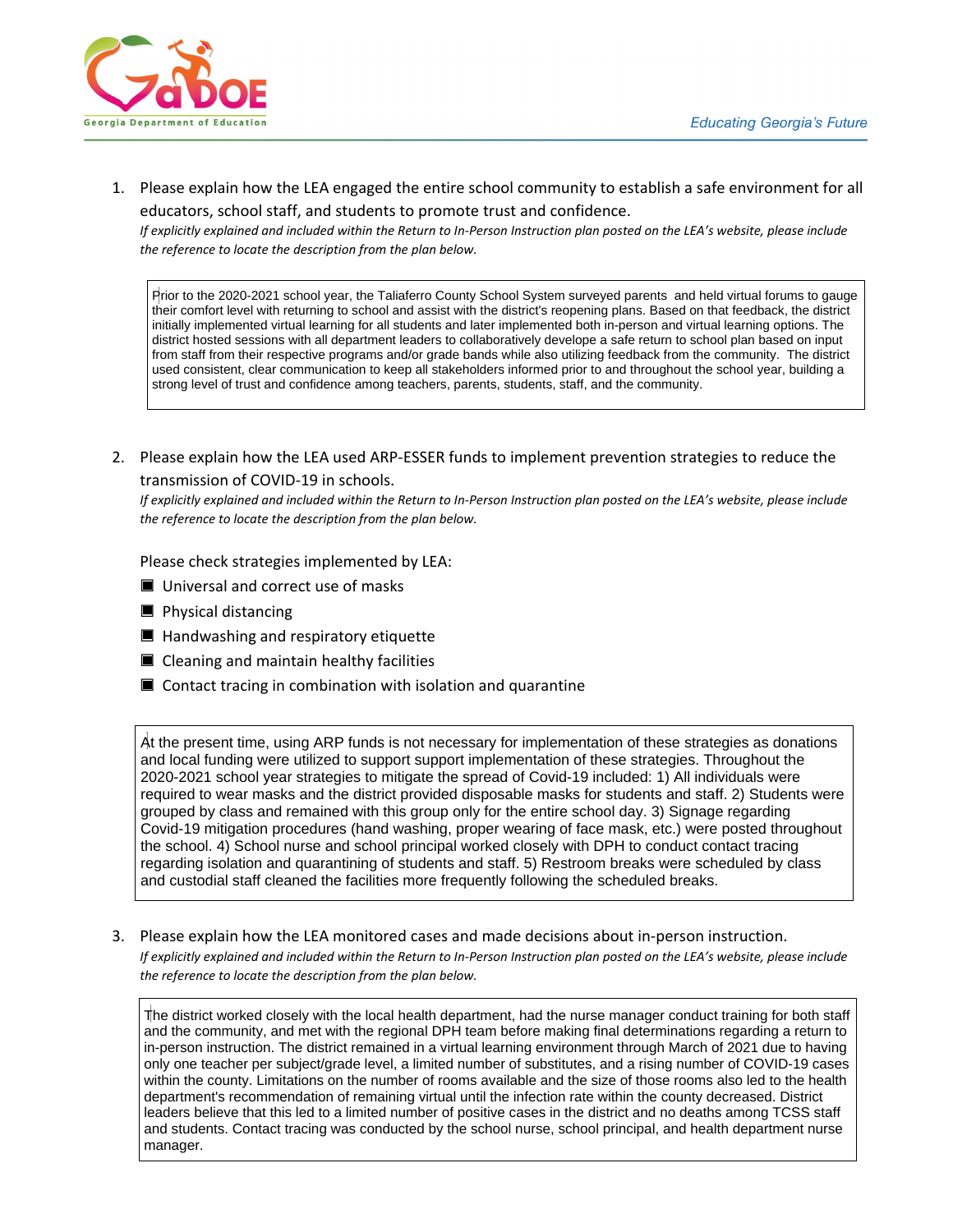

# **Appendix**

## **Guiding Questions**

#### <span id="page-16-0"></span>**Selecting Interventions**:

- Were studies conducted in settings and with populations relevant to the local context (e.g., students with disabilities, English learners) and does the intervention have positive and statistically significant effects on important student or other relevant outcomes?
- Have appropriate stakeholders (e.g., students, family, staff and community) been involved in discussions on how to address their needs?
- How can the impact of the intervention be measured?
- What tools will the school/district use to determine impact?
- What resources are required to implement this intervention with fidelity?
- What is the local capacity to implement this intervention with fidelity?
- What skills and resources will staff need to implement the intervention?
- How does this intervention fit into larger strategic goals and other existing efforts?

## <span id="page-16-1"></span>**Examining Progress:**

- How will you progress monitor the fidelity of implementation?
- How can progress monitoring ensure that the actions are effective, impact practices, and improve student achievement for all subgroups?
- What benchmarks will be established and what data will be collected to measure effectiveness of interventions for all subgroups?
- What specific evidence and artifacts will you collect to determine if the interventions are executed in a way that has an impact on student outcomes for all subgroups?
- Do the evidence and artifacts demonstrate the fidelity of implementation and effectiveness of the interventions?
- Are the evidence and artifacts easily obtainable?
- Who is responsible for gathering evidence and artifacts? How and where will the evidence and artifacts be stored and shared?
- [Program Evaluation Step-by-Step Guide](https://insights.hanoverresearch.com/e2t/tc/VWHbx92NR9z0W8phn7q3gkr5VW178YCN4rd7CvN7bK2ZZ5nxG7V3Zsc37CgD2DN4NcMh6x7BPGW4CrGrC3zMZvcMH1vzylffx9N8rRkc619SgFW93KJXX49PvJvN81J4w-FVKB3W1kvDqj4Y_000W6T12My8HKmpbW8vq_9L7H1WLKVgDG6F4wHMTCW8NyxZN3-WyZmW54VTkf7HyrmhW3d-NpL53BJr4W16NMnh5dJ4TjW7SL9zw9fHXgcN7nN9HckLtqBW5brL2R90Yv9yN6p5Ff4zj8zJW7dcTf94-CqK8N57b0kWbgch0W56xgrr8pWWlFW8QZCqc8ZMQnCW6gttrv5SfWRXW75dBrJ1MM3mWW1py-p767C7x2V4sd3n6Nc_9LW4qv-RK8xkgQPW7zlD_T8tk1stN4v7dGS8cGT_W8kwtdb7mvDbgW8hQRmv1GVQKVW3kG3wj47WcwN3gzR1) and [Logic Model](https://insights.hanoverresearch.com/e2t/tc/VWHbx92NR9z0W8phn7q3gkr5VW178YCN4rd7CvN7bK2-f5nxGrV3Zsc37CgZK1W349xRb4wgpKJW8_FWBN8CgghlW5pn_2n4f0X0LW71xB-Z273K8_W7v_kD62xyQBWW1VGkcN7nNbnyW24wjX790BvYlW3XgM5F2gkZFXN2Jg2Xr6zx5yW19LpcK2qyGM9W5NxD933rJpk4VWpLnQ4l9qC7N8wjSW3ZG3HxW5xWDHw1PcWSzW71MSkL4bG_YbW5qxDJ680ns3hW4rsxP-7KrCfKW3977vw8MFZbZN1M5Mbx8qH4xW7gtQH7662JXVW2Q374c1cD_72W7TySvg4dnSBkW52Plv12xn-MsW3mqJ-L1WSfd_VFv2hq6B1338W86LL612K612ZW4XsF_964jGgfW4J-KZR1tQF2FW4STkMg1ySZr-VyXJJz58MpKSW337jcf4yGG9yW2lN3q_1VcnBMW5dy-l71x71psW3dBmQc70BLsb3djH1) This step-by-step guide assists districts with prioritizing programs to evaluate, planning processes for data collection and analysis, and using the findings to develop action plans for program improvements. An accompanying tool provides an overview of the logic model concept, a template for logic model creation, and a checklist to ensure effective logic model implementation.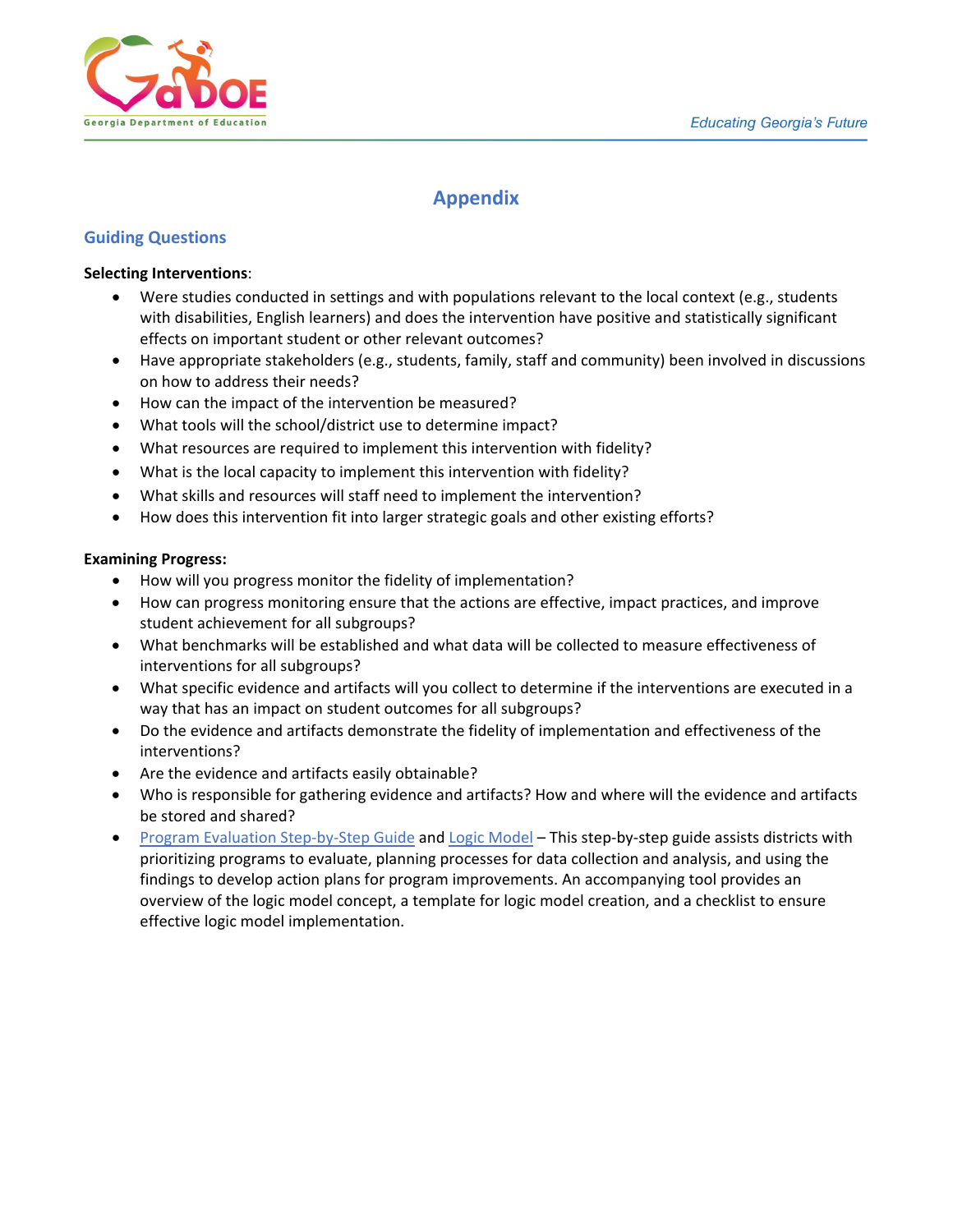

# **Additional Research and Resources**

#### **Updates and Research on Accelerated Learning and Best Practices**

- [TNTP-Learning-Acceleration-Guide-Updated-Nov-2020.pdf–](https://tntp.org/assets/covid-19-toolkit-resources/TNTP-Learning-Acceleration-Guide-Updated-Nov-2020.pdf) This is an updated guide from The New Teacher Project (TNTP) with specific goals and strategies that can help schools begin accelerating students back to grade level in any instructional format—in-person, virtual, or hybrid. TNTP has placed special emphasis on the two most important things schools should prioritize right now: gradeappropriate assignments and strong instruction.
- EdResearch for Recovery School Practices to Address Student Learning Loss (brown.edu) This brief is one in a series aimed at providing K-12 education decision makers with an evidence base to ground discussions about how to best serve students during and following the novel coronavirus pandemic. This brief looks at potential interventions for students who have fallen out of typical grade range, particularly those who were struggling before the pandemic. Evidence suggests that, although most students will experience some learning loss, the majority will still be able to engage with grade-level content.
- [Broad-Based Academic Supports for All Students \(brown.edu\)](https://annenberg.brown.edu/sites/default/files/EdResearch_for_Recovery_Brief_6.pdf)  This brief provides research and resources to address academic supports schools should prioritize for all students, including strategies to consider and those to avoid.
- [Best Practices for Learning Loss Recovery](https://insights.hanoverresearch.com/e2t/tc/VWHbx92NR9z0W8phn7q3gkr5VW178YCN4rd7CvN7bK2ZZ5nxG7V3Zsc37CgYktW88VQqQ6FfQHjW470wNf1x47S6W4fNfcn5z59yMW3fv2Yh2SwT2wN91YThT2wbvBW3pvXb55f1_8yW2hFWff1_yrf8W8WJX-P76bQHxW599VN41dM6pwW2K54kh5NBSbDW94N7VT5wfCMDW1K7Q6k1KMczhW5ssnTL829Cl4W1d8dff4Pyrt0W3Tm7r45QKmTdW3Y808Y5T9VJQW3PfbC62hTHr-VwVd8F556NTSW1dNtRg6ZTYmyW660K4_4fT02HVZmwYF7dwJ3wW4pfnCz9h1QFXW8MK4DK6x5NbnVW1xg18_s-CsW8YvgD57RpM_bW6WBXvs1ZV0PKW8-yvkj5CDZtcN7vjWfyFWbL_N470_RQCmJRKW4-y1r24R5M1BW1BK-L-1RWQn-W93vLsN6cd57R3bpR1) This report explores research-based supports for student academic recovery from learning lost due to COVID-19 pandemic-related school closures. This report examines approaches to adding learning time within the structure of the regular academic calendar (e.g., school year, school days, and periods) and existing extended learning opportunities (e.g., afterschool programs, acceleration academies, summer school).
- EdResearch for Recovery Bringing [Evidence-Based Decision-Making to School Safety \(brown.edu\)](https://annenberg.brown.edu/sites/default/files/EdResearch_for_Recovery_Brief_13.pdf) This brief provides research and resources to address how schools and districts can monitor students' social and emotional well-being throughout the year, including strategies to consider and those to avoid.
- [Restart & Recovery: Considerations for Teaching and Learning: Academics -](https://docs.google.com/document/d/1FxPr0l3P1LsKqy0wr231c_zTYJSuMSYO27rmAXYExEU/edit#heading=h.20txcuddpy5s) This resource is one part of a project designed to support states and school systems in addressing the critical set of challenges they will face as they plan for (and restart) teaching and learning amid the COVID-19 pandemic and in light of the moral imperative to actively redress racial and other inequities. It consists of customizable guidance and vetted resources.
- <span id="page-17-0"></span>• [Review-of-Expanded-Learning-Opportunities.pdf \(hanoverresearch.com\)](https://www.hanoverresearch.com/media/Review-of-Expanded-Learning-Opportunities.pdf) – Hanover Research expands its previous brief on extended learning time. An expanded discussion of extended school day/year models, summer school initiatives, pre-kindergarten programs, and out-of-school time programs is provided, to inform discussions about strategies to improve student achievement and educational outcomes.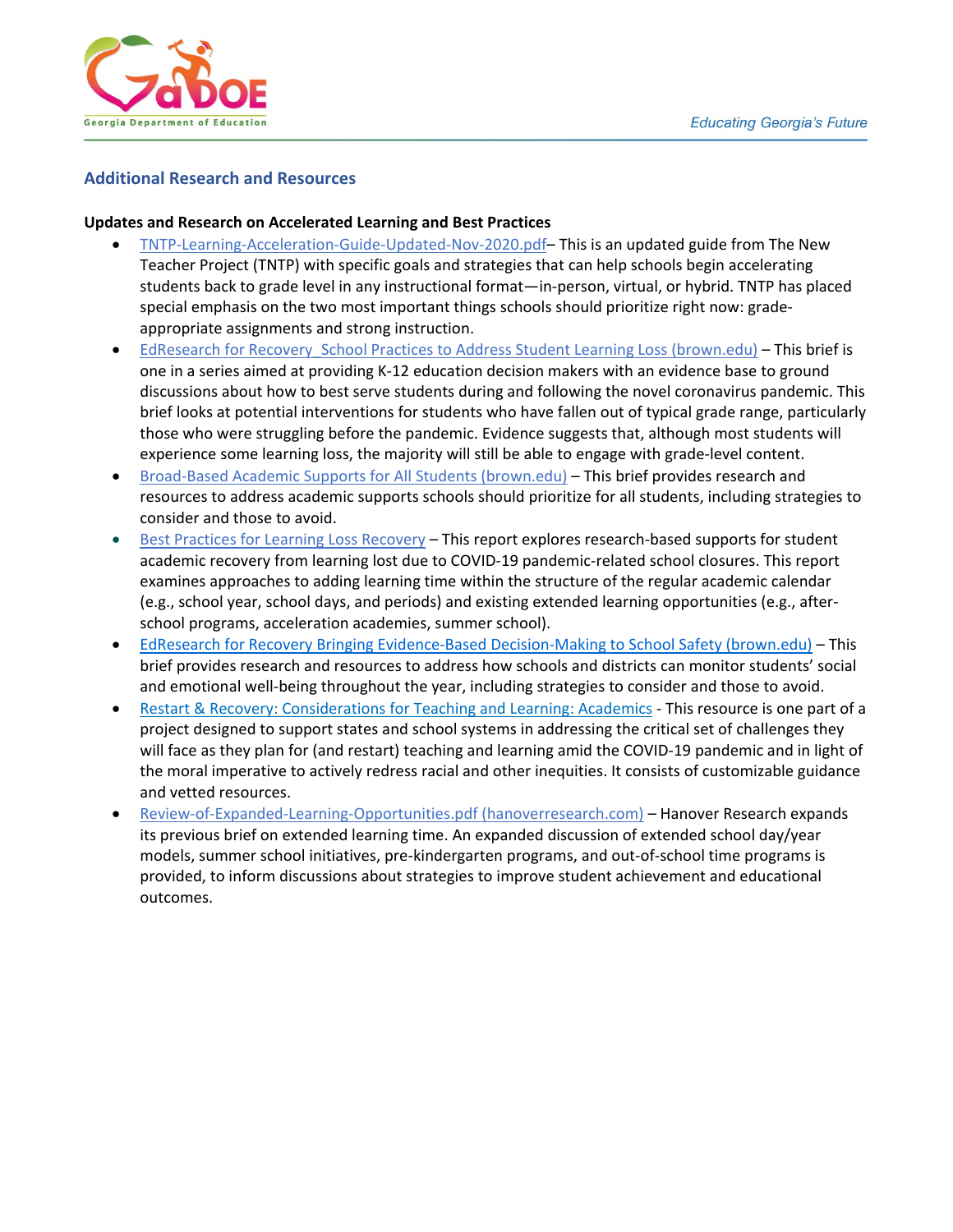

#### **Class-size Reduction**

- [NCPEA Policy Brief -Class-Size Policy -The STAR Experiment and Related Class-Size Studies –](https://files.eric.ed.gov/fulltext/ED540485.pdf) This brief summarizes findings on class size from over 25 years of work on the Tennessee Student Teacher Achievement Ratio (STAR) randomized, longitudinal experiment, and other Class-Size Reduction (CSR) studies throughout the United States, Australia, Hong Kong, Sweden, Great Britain, and elsewhere.
- [The Effectiveness of Class Size Reduction](https://nepc.colorado.edu/sites/default/files/publications/Mathis%20RBOPM-9%20Class%20Size.pdf)  This brief provides research-based options for education policy makers on the effectiveness of class size reduction.
- Rethinking Class Size -The complex story of impact on teaching and learning This book examines class size reduction with several new approaches and shares an overriding model which shows how class size works through interconnections with other processes and features in the classroom and identifies key pedagogical implications for teachers and schools.
- [Class Size: What Research Says and What it Means for State Policy](https://www.brookings.edu/research/class-size-what-research-says-and-what-it-means-for-state-policy/)

#### <span id="page-18-0"></span>**Extended School Day**

- [Extending the School Day-Year: Proposals and Results](https://files.eric.ed.gov/fulltext/ED321374.pdf)  This review provides a review of research on the feasibility of extending the school day/year
- [Research Brief Extended School Day –](https://files.eric.ed.gov/fulltext/ED537590.pdf) This review summarizes what the research says about extending the school day, either starting early or staying later.
- [Do Students Benefit from Longer School Days? Regression Discontinuity Evidence from Florida's](https://files.eric.ed.gov/fulltext/ED591819.pdf)  [Additional Hour of Literacy Instruction](https://files.eric.ed.gov/fulltext/ED591819.pdf)

#### <span id="page-18-1"></span>**Extended School Year**

- [Extended School Day-Year Programs: A Research Synthesis](https://files.eric.ed.gov/fulltext/ED461695.pdf) This analysis reviews the data on two types of extended school programs--those that extend the number of hours per day students spend in school, and those that extend the school year.
- [Extended School Year](https://files.eric.ed.gov/fulltext/ED544703.pdf) This Information Capsule addresses research conducted on extended school years and their impact on student achievement.

#### <span id="page-18-2"></span>**High Frequency Tutoring**

- [Accelerating Student Learning with High-Dosage Tutoring \(brown.edu\)](https://annenberg.brown.edu/sites/default/files/EdResearch_for_Recovery_Design_Principles_1.pdf)  Part of EdResearch's Design Principles series that outlines the evidence, design principles and considerations for high-frequency tutoring. Rigorous research provides strong evidence that high-dosage tutoring can produce large learning gains for a wide range of students, including those who have fallen behind academically.
- <span id="page-18-3"></span>• [Community Engagement in K-12 Tutoring Programs: A Research-Based Guide for Best Practices](https://files.eric.ed.gov/fulltext/EJ1123811.pdf) – This document provides evidence from researchers across disciplines and synthesizes a set of best practices in tutoring for use by community engagement practitioners.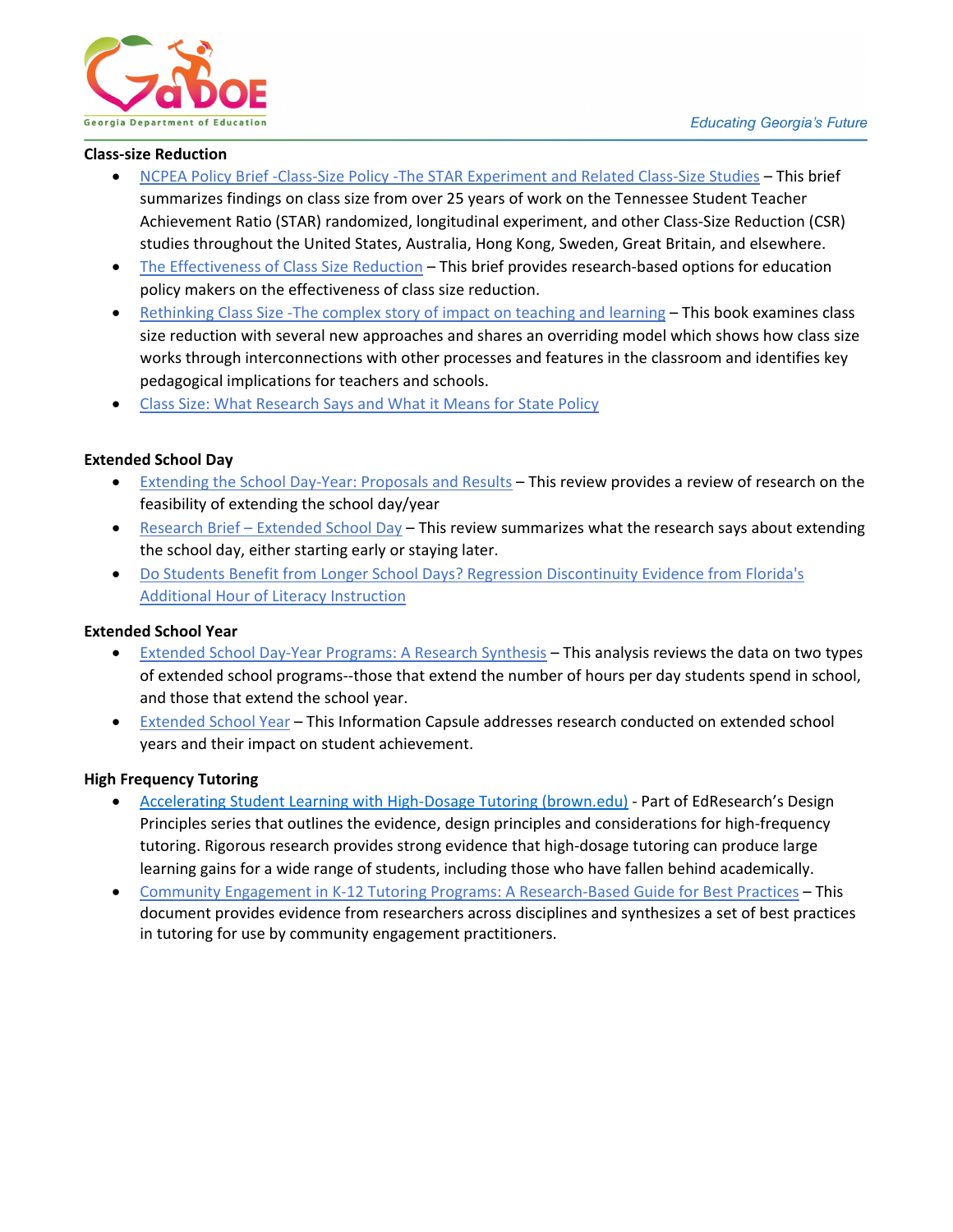

#### **Summer Programming**

- [Best Practices for Comprehensive Summer School Programs](https://insights.hanoverresearch.com/e2t/tc/VWHbx92NR9z0W8phn7q3gkr5VW178YCN4rd7CvN7bK2-f5nxGrV3Zsc37CgM7TW7WxtsC5N1p0qW5RL1j12l_sDZW8LZ0Pf9j_Xh-W3J0jlg6QKK_mW1tbmhx8NFqcLVzqLjD19JNPnW2YF7-r2gRVpPMgcyhfD6RLcW84H3nR5hRBw7W7KJ7Ky7kd0NKW4tdwdF8PnhpxVKwqBD18-hXQW4tDYf79l3FRrN5bSG7Y8kb2yM2v3n02gtqCM83dlhh-n1zW8dDW-w7hpNcXW8tMFMc1yYCsGW3qT-mm8V0DK5W4b4g5c7-yzx1W4Bkpm31-DpyQW4h111k5PqJp0W6HvyR03K3-8YW2GBm2Q4cJj5cW1gPfqT83kSgBW5Rb7Lh1qXTj6W4Tcyfj1jtb2BW5bpBcS89jK9gW7p1CLy4RNHZ6W8fP_T77qyW8GW3--GZp8bKCBSW7xQKKf7mr-bqW4BzJvh5zwQ12VKMjrM39GbXJ3js81) This report discusses best practices for summer learning and describes how districts structure summer enrichment, acceleration, and transition programs.
- [Effective Program Design for Elementary Summer Learning Programs](https://insights.hanoverresearch.com/e2t/tc/VWHbx92NR9z0W8phn7q3gkr5VW178YCN4rd7CvN7bK2-f5nxGrV3Zsc37CgQd5W1BsYKm7gyPrYW27B-Sg6whR6xN1CRYwk1rFbGW8wXCHN6sd8FKW41rcNJ2-WMWXW2LYxWb6GmR42N7rt5bnxP5wJN6YDZ0Ycp9WQW3689f05j5Kc0W1MwCBF7b5-RHW3S0KWr4ktl45W3PBYX019QNgvW3cWZc22SL_bYW5wm9p1933P2VN5565pgSgDgVW8Gx4Gz6vwk1DW46qsy66VX20MW9hL2q16kx3G8W1nFwKs3Wq2YWW58BhF06PsLYKN4Y_y-WXDyx_W7tjTb_2Vxz8WN7YVC5pwM8LsW2qzRzh2xcp0bW8XF7DJ5tr6zVW6vP9y68Jv33RW7xfZP8127bp-W1DqfgN26QV2bVt3YrH93_FrwW1vB1XL44TzMYW7XGZXS1KfwzcW4QQ6pq38-WkHW2-v60l4XgCJrN3LLlDQzQDYJ3dHD1) This report investigates the impact of summer programs on student learning outcomes, discusses the features of effective summer programs for elementary school students, and outlines strategies for evaluating summer programs.
- [Getting to Work on Summer Learning Recommended Practices for Success –](https://www.rand.org/pubs/research_reports/RRA205-3.html) This guidance is intended for school district leaders and their partners across the United States who are interested in launching or improving summer learning programs. In this summary version, the authors distill lessons about implementation gleaned from a six-year study of voluntary summer programs in the five urban districts participating in the National Summer Learning Project.
- [Summer Reading Camp Self-Study Guide](https://ies.ed.gov/ncee/edlabs/projects/project.asp?projectID=463)  This guide is designed to facilitate self-studies of planning and implementation of summer reading camp programs for grade 3 students. It provides a template for data collection and guiding questions for discussion that may improve instruction and increase the number of students meeting the grade-level standard by the end of the summer reading camp.
- <span id="page-19-0"></span>• [Summer School Design and Evaluation Framework](https://insights.hanoverresearch.com/e2t/tc/VWHbx92NR9z0W8phn7q3gkr5VW178YCN4rd7CvN7bK2ZZ5nxG7V3Zsc37CgYJ0W975kCk7llPlPW9gf4zL3xDqXcW7s7tMP5w4KWgW1zS8h615_F4YW8QJPRy14zVn0V_v3BD8b45zwW1mKHbw74CG84W5g5gkk14x19pW2QLq2Y5XL5T6W5mS3kn72J05SW5NxslX7g9QtvW5L1PJB6R7YQCW90TwqF8pVZ_tW6HrR_-7nkwhxW6XPxc18XZRl_W11xBGK8pfyMWW4WfVsR1HqXgGW6hv7ZY5FKF2MN2-5rLdzDqkDW6FPSfH1YLgpzW3xSz4G7z9rWsN1DlQDFvwHTcW1CCKfv6ZQ4TSW3q3rpx5-qnRdW7xYS971m7JMxN1PSNDMfDVPtW1BKHpG64LVttW8R2xKn2Hx6wNW669R7V2gygstN5Q5fTK61HLLW60pSkM87DwycW1P9Ntq60zF1h36fB1) – This report reviews best practices in summer school program design and discusses how districts can leverage multiple research methodologies (e.g., data analyses, surveys, in-depth interviews, classroom observations, etc.) to monitor the implementation and evaluate the effects of their summer school programs.

#### **Virtual Learning**

- Evaluation [of Evidence-Based Practices in Online Learning](https://www2.ed.gov/rschstat/eval/tech/evidence-based-practices/finalreport.pdf) The goal of this study by the U.S. Department of Education is to provide policymakers, administrators and educators with research-based guidance about how to implement online learning for K–12 education and teacher preparation.
- [Access to Algebra I=The Effects of Online Mathematics for Grade](https://files.eric.ed.gov/fulltext/ED527394.pdf) 8 Students This study tested the impact of offering an online Algebra I course on students' algebra achievement at the end of grade 8 and their subsequent likelihood of participating in an advanced mathematics course sequence in high school.
- [Strategies for Virtual Learning Implementation](https://www.hanoverresearch.com/media/Strategies-for-Virtual-Learning-Implementation.pdf)  This report by Hanover Research examines best practices in planning and implementing virtual learning programs. The report reviews literature on strategies for implementing successful virtual learning programs and profiles four school districts with exemplary programs.